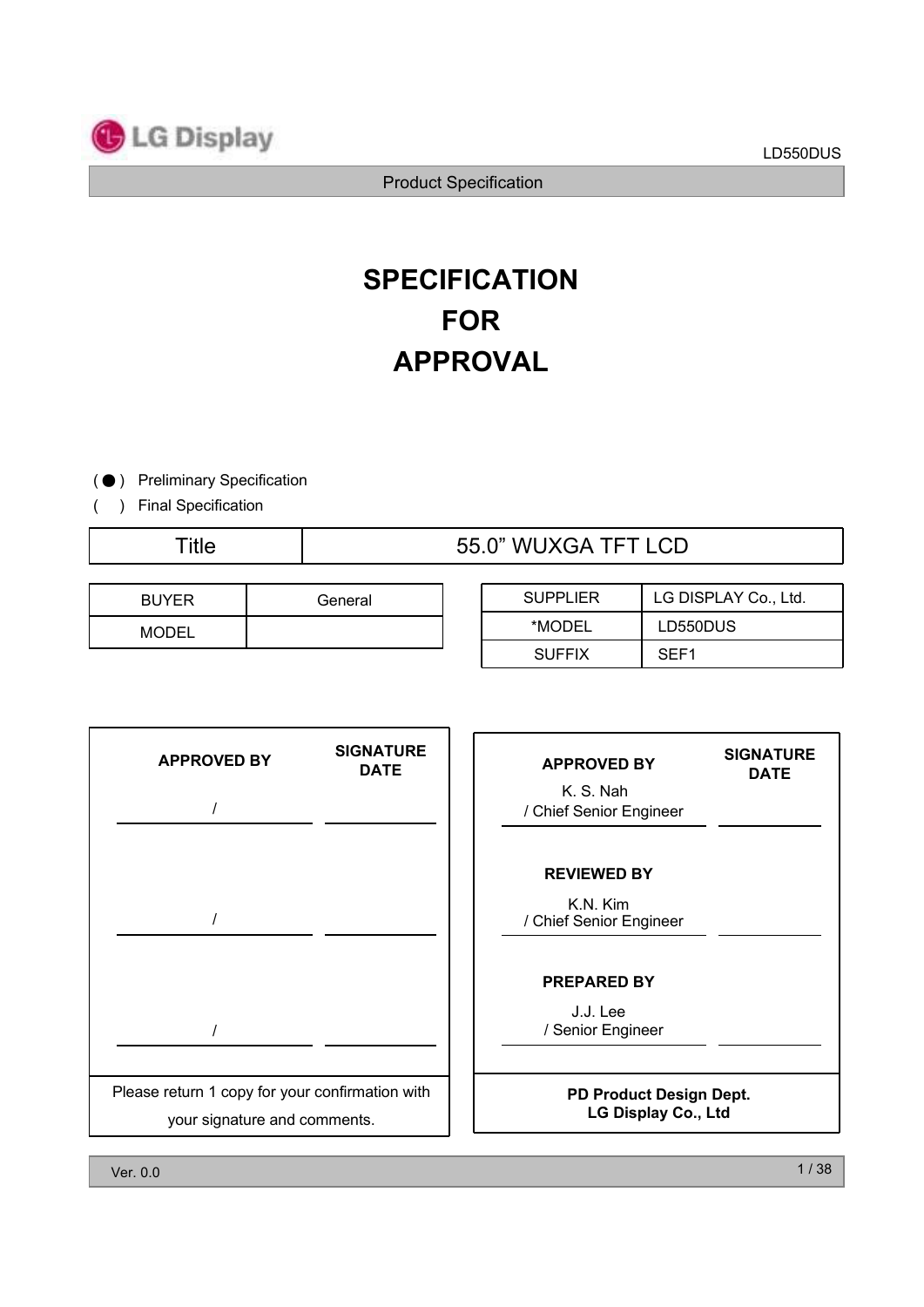

# **CONTENTS**

| Number         | <b>ITEM</b>                              | Page           |
|----------------|------------------------------------------|----------------|
|                | <b>COVER</b>                             | $\mathbf{1}$   |
|                | <b>CONTENTS</b>                          | $\overline{2}$ |
|                | <b>RECORD OF REVISIONS</b>               | 3              |
| $\mathbf 1$    | <b>GENERAL DESCRIPTION</b>               | $\overline{4}$ |
| 2              | ABSOLUTE MAXIMUM RATINGS                 | 5              |
| 3              | ELECTRICAL SPECIFICATIONS                | 6              |
| $3 - 1$        | ELECTRICAL CHARACTERISTICS               | 6              |
| $3 - 2$        | <b>INTERFACE CONNECTIONS</b>             | 8              |
| $3-3$          | SIGNAL TIMING SPECIFICATIONS             | 10             |
| $3 - 4$        | <b>LVDS SIGNAL SPECIFICATIONS</b>        | 11             |
| $3-5$          | <b>COLOR DATA REFERENCE</b>              | 14             |
| $3-6$          | POWER SEQUENCE                           | 15             |
| 4              | OPTICAL SPECIFICATIONS                   | 17             |
| 5              | MECHANICAL CHARACTERISTICS               | 23             |
| 6              | <b>RELIABILITY</b>                       | 26             |
| $\overline{7}$ | <b>INTERNATIONAL STANDARDS</b>           | 27             |
| $7 - 1$        | <b>SAFETY</b>                            | 27             |
| $7 - 2$        | <b>EMC</b>                               | 27             |
| $7-3$          | <b>ENVIRONMENT</b>                       | 27             |
| 8              | <b>PACKING</b>                           | 28             |
| $8 - 1$        | <b>INFORMATION OF LCM LABEL</b>          | 28             |
| $8 - 2$        | PACKING FORM                             | 28             |
| 9              | <b>PRECAUTIONS</b>                       | 29             |
| $9 - 1$        | MOUNTING PRECAUTIONS                     | 29             |
| $9 - 2$        | OPERATING PRECAUTIONS                    | 29             |
| $9 - 3$        | ELECTROSTATIC DISCHARGE CONTROL          | 30             |
| $9 - 4$        | PRECAUTIONS FOR STRONG LIGHT EXPOSURE    | 30             |
| $9-5$          | <b>STORAGE</b>                           | 30             |
| $9-6$          | HANDLING PRECAUTIONS FOR PROTECTION FILM | 30             |
| $9 - 7$        | APPROPRIATE CONDITION FOR PUBLIC DISPLAY | 30             |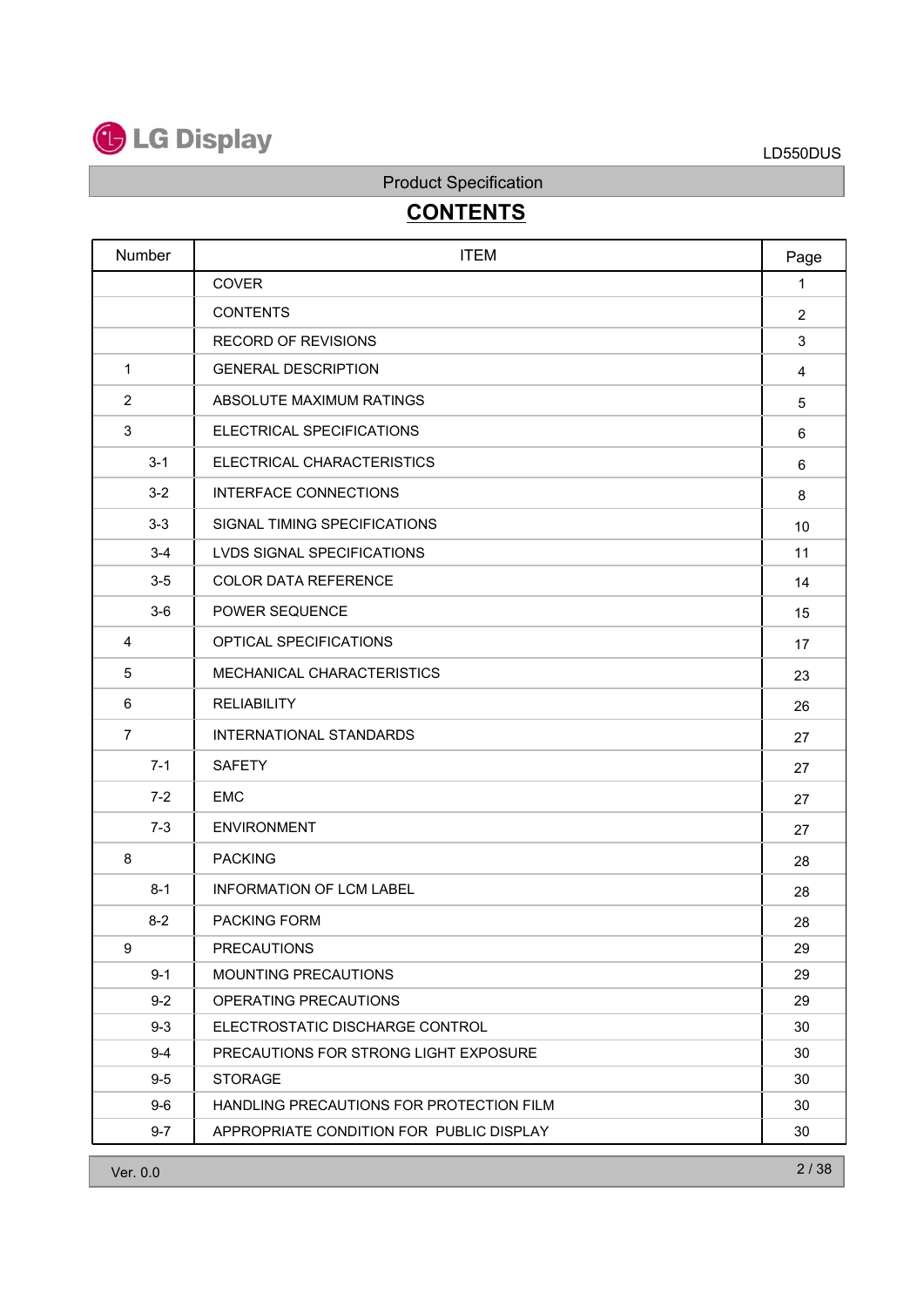

# **RECORD OF REVISIONS**

| Revision No. | <b>Revision Date</b> | Page | Description                                    |
|--------------|----------------------|------|------------------------------------------------|
| 0.0          | Apr 29,2012          |      | <b>Preliminary Specification (First Draft)</b> |
|              |                      |      |                                                |
|              |                      |      |                                                |
|              |                      |      |                                                |
|              |                      |      |                                                |
|              |                      |      |                                                |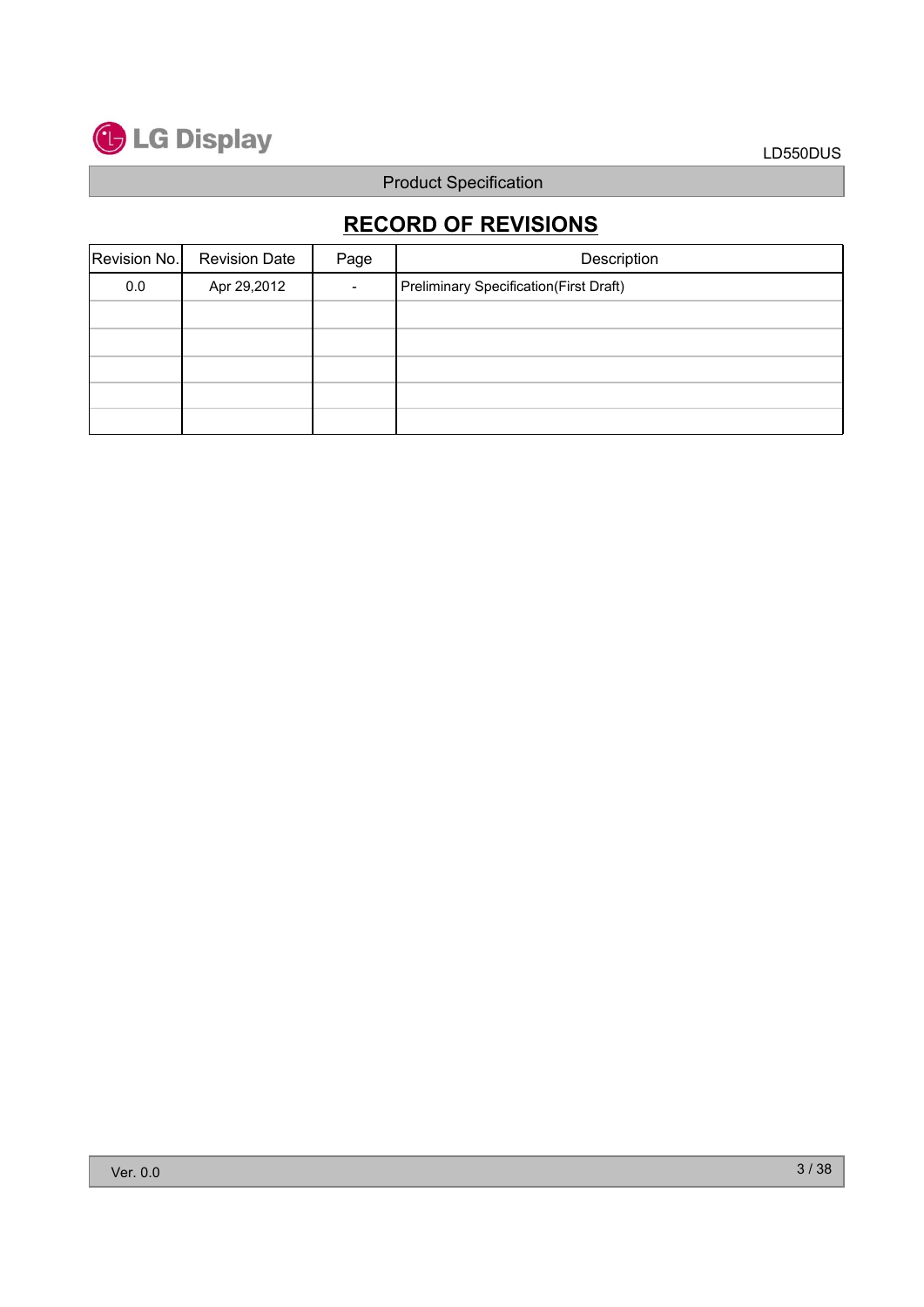

#### 1. General Description

The LD550DUS is a Color Active Matrix Liquid Crystal Display with an integral Light Emitting Diode (LED) Local Block backlight system. The matrix employs a-Si Thin Film Transistor as the active element. It is a transmissive display type which is operating in the normally black mode. It has a 54.64 inch diagonally measured active display area with WUXGA resolution (1080 vertical by 1920 horizontal pixel array). Each pixel is divided into Red, Green and Blue sub-pixels or dots which are arrayed in vertical stripes. Gray scale or the luminance of the sub-pixel color is determined with a 10-bit gray scale signal for each dot. Therefore, it can present a palette of more than 1.06Bilion colors. It has been designed to apply the 10-bit 2-port LVDS interface. It is intended to support Public Display where high brightness, super wide viewing angle, high color gamut, high color depth and fast response time are important.



### **General Features**

| Active Screen Size    | 54.64 inches (1387.80mm) diagonal                                       |
|-----------------------|-------------------------------------------------------------------------|
| Outline Dimension     | $1215.2(H)$ x 686.0(V) x 55.0mm(D) (Typ.)                               |
| Pixel Pitch           | $0.630(H)$ X $0.630(V)$                                                 |
| Pixel Format          | 1920 horiz. by 1080 vert. Pixels, RGB stripe arrangement                |
| Color Depth           | 10Bit (D), 1.06 Billion colors                                          |
| Luminance, White      | 450 cd/m2 (Center 1point, Typ.)                                         |
| Viewing Angle (CR>10) | Viewing angle free (R/L 178 (Min.), U/D 178 (Min.))                     |
| Power Consumption     | Total 245.2W (Typ.) [Logic=10.2 W, Backlight=235W(@EXTVBR-B = 100%)     |
| Weight                | 18,500 g $(Typ.)$                                                       |
| Display Mode          | Transmissive mode, Normally black                                       |
| Surface Treatment     | Hard coating(2H), Anti-glare treatment of the front polarizer(Haze 10%) |
| Possible Display Type | Landscape and Portrait Enabled                                          |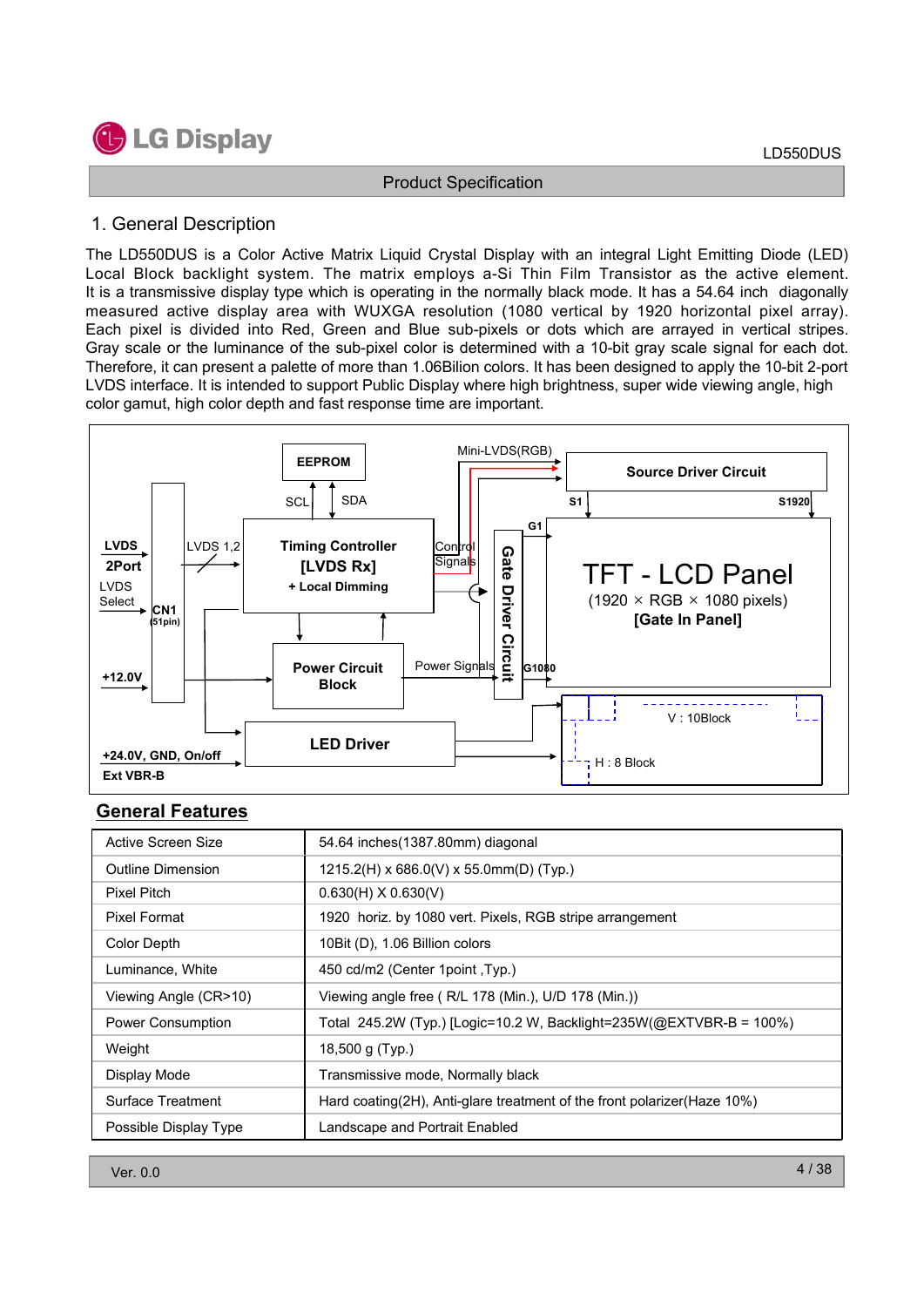

#### **2. Absolute Maximum Ratings**

The following items are maximum values which, if exceeded, may cause faulty operation or permanent damage to the LCD module.

| <b>Parameter</b>                  |                    | Symbol          |              | Value      | Unit                  | <b>Note</b> |  |
|-----------------------------------|--------------------|-----------------|--------------|------------|-----------------------|-------------|--|
|                                   |                    |                 | <b>Min</b>   | <b>Max</b> |                       |             |  |
|                                   | <b>LCD Circuit</b> | <b>VLCD</b>     | $-0.3$       | $+14.0$    | <b>V<sub>DC</sub></b> |             |  |
| Power Input Voltage               | <b>Driver</b>      | <b>VBL</b>      | $-0.3$       | $+27.0$    | <b>V<sub>DC</sub></b> |             |  |
| <b>Driver Control Voltage</b>     | ON/OFF             | VOFF / VON      | $-0.3$       | $+5.5$     | <b>V<sub>DC</sub></b> | 1           |  |
|                                   | <b>Brightness</b>  | <b>EXTVBR-B</b> | 0.0          | $+5.5$     | <b>V<sub>DC</sub></b> |             |  |
| T-Con Option Selection Voltage    |                    | <b>VLOGIC</b>   | $-0.3$       | $+4.0$     | <b>V<sub>DC</sub></b> |             |  |
| <b>Operating Temperature</b>      |                    | <b>TOP</b>      | $\mathbf{0}$ | $+50$      | $^{\circ}C$           |             |  |
| Storage Temperature               |                    | <b>TST</b>      | $-20$        | $+60$      | $^{\circ}$ C          | 2,3         |  |
| Panel Front Temperature           |                    | Tsur            |              | $+68$      | $^{\circ}C$           | 4           |  |
| <b>Operating Ambient Humidity</b> |                    | <b>HOP</b>      | 10           | 90         | %RH                   |             |  |
| <b>Storage Humidity</b>           |                    | <b>HST</b>      | 10           | 90         | %RH                   | 2,3         |  |

#### Note.

1. Ambient temperature condition (Ta =  $25 \pm 2$  °C)

- 2. Temperature and relative humidity range are shown in the figure below. Wet bulb temperature should be Max 39°C, and no condensation of water.
- 3. Gravity mura can be guaranteed below 50°C condition.
- 4. The maximum operating temperatures is based on the test condition that the surface temperature of display area is less than or equal to  $68^{\circ}$ C with LCD module alone in a temperature controlled chamber. Thermal management should be considered in final product design to prevent the surface temperature of display area from being over 68  $\degree$ . The range of operating temperature may be degraded in case of improper thermal management in final product design.  $90\%$

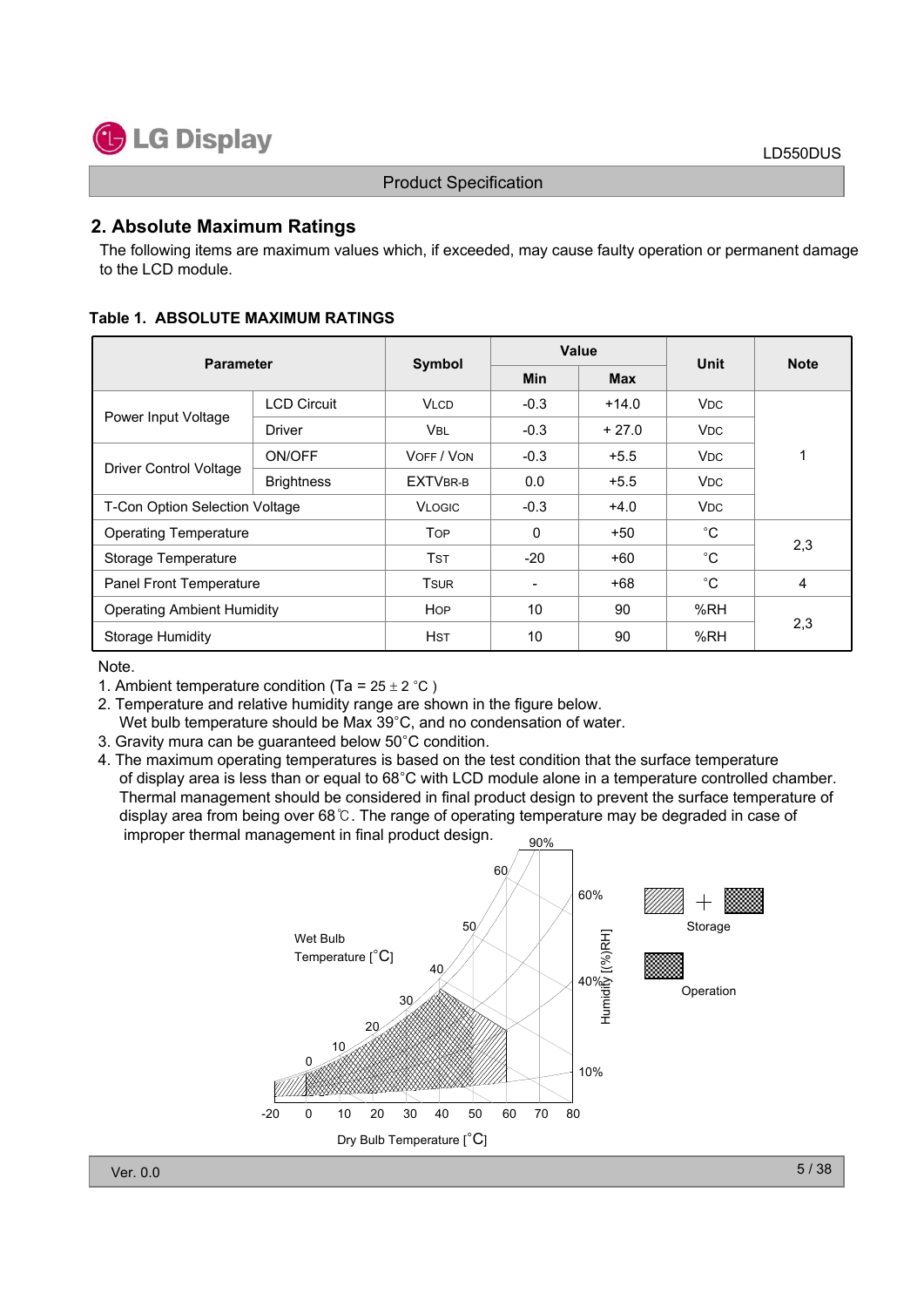### **3. Electrical Specifications**

### **3-1. Electrical Characteristics**

It requires two power inputs. One is employed to power for the LCD circuit. The other Is used for the LED backlight and LED Driver circuit.

#### Table 2. ELECTRICAL CHARACTERISTICS

| Parameter           | Symbol      |      | Value                    | Unit  | <b>Note</b> |               |  |
|---------------------|-------------|------|--------------------------|-------|-------------|---------------|--|
|                     |             | Min  | Typ                      | Max   |             |               |  |
| Circuit :           |             |      |                          |       |             |               |  |
| Power Input Voltage | $V_{LCD}$   | 10.8 | 12.0                     | 13.2  | $V_{DC}$    |               |  |
|                     | $I_{LCD}$   |      | 850                      | 977   | mA          |               |  |
| Power Input Current |             |      | 1160                     | 1334  | mA          | $\mathcal{P}$ |  |
| Power Consumption   | $P_{LCD}$   |      | 10.2                     | 11.73 | Watt        |               |  |
| Rush current        | <b>RUSH</b> |      | $\overline{\phantom{0}}$ | 6.3   | A           | 3             |  |

**Note** 

- 1. The specified current and power consumption are under the  $V_{LCD} = 12.0V$ , Ta=25 ± 2°C, fV=120Hz condition, and mosaic pattern( $8 \times 6$ ) is displayed and fV is the frame frequency.
- 2. The current is specified at the maximum current pattern.
- 3. The duration of rush current is about 2ms and rising time of power input is 0.5ms (min.).

White : 1023Gray

4. Ripple voltage level is recommended under  $\pm$  5% of typical voltage



Mosaic Pattern(8 x 6)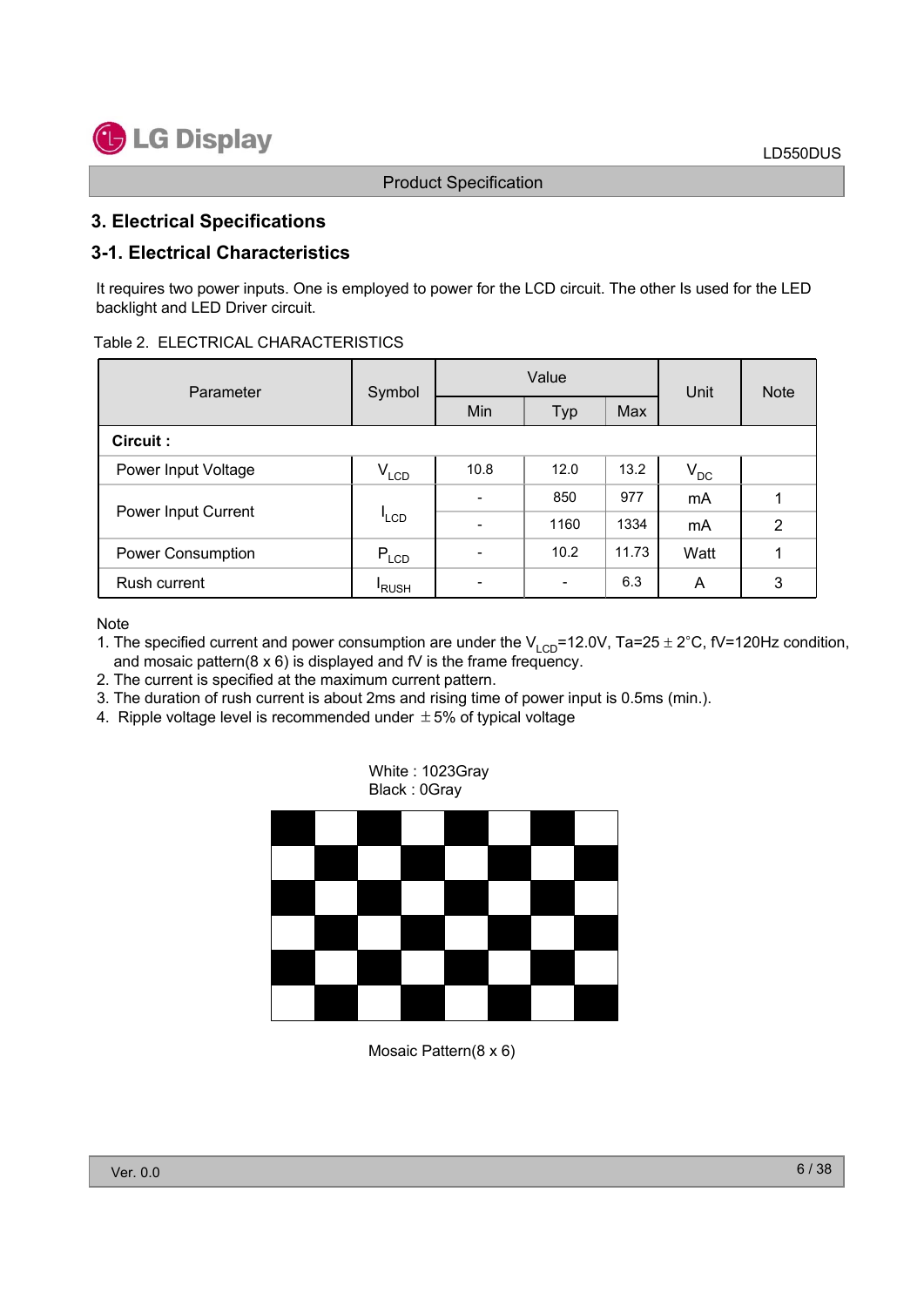

#### **Table 3. ELECTRICAL CHARACTERISTICS (Continue)**

| Parameter                            |                                 | Symbol           |                 | Values         |                          |               | <b>Notes</b> |                                           |  |
|--------------------------------------|---------------------------------|------------------|-----------------|----------------|--------------------------|---------------|--------------|-------------------------------------------|--|
|                                      |                                 |                  |                 | Min            | Typ                      | Max           | Unit         |                                           |  |
| LED Driver:                          |                                 |                  |                 |                |                          |               |              |                                           |  |
| Power Supply Input Voltage           |                                 |                  | <b>VBL</b>      | 22.8           | 24.0                     | 25.2          | Vdc          | 1                                         |  |
| Power Supply Input Current           |                                 |                  | <b>IBL</b>      |                | 9.79                     | 10.75         | A            | $Fxt$ VBR-B = 100%                        |  |
| Power Supply Input Current (In-Rush) |                                 |                  | Irush           |                | -                        | 13.2<br>(TBD) | A            | $VBL = 22.8V$<br>Ext VBR-B = $100\%$<br>4 |  |
| Power Consumption                    |                                 |                  | <b>PBI</b>      | $\blacksquare$ | 235                      | 258           | W            | Ext VBR-B = $100\%$                       |  |
|                                      | On/Off                          | On               | V on            | 2.5            | $\blacksquare$           | 5.0           | Vdc          |                                           |  |
|                                      |                                 | Off              | V off           | $-0.3$         | 0.0                      | 0.7           | Vdc          |                                           |  |
|                                      | <b>Brightness Adjust</b>        |                  | <b>FxtVBR-B</b> | 10             | $\overline{\phantom{0}}$ | 100           | %            | On Duty<br>(With Local Dimming)           |  |
| Input Voltage for<br>Control System  |                                 |                  |                 | 1              | -                        | 100           | %            | On Duty<br>(W/O Local Dimming)            |  |
| Signals                              | PWM Frequency for<br>NTSC & PAL |                  | PAL             |                | 100                      |               | Hz           | 3                                         |  |
|                                      |                                 |                  | <b>NTSC</b>     |                | 120                      |               | Hz           | 3                                         |  |
|                                      |                                 | Pulse Duty Level |                 | 2.5            | $\overline{\phantom{a}}$ | 5.0           | Vdc          | HIGH : on duty                            |  |
|                                      | (PWM)                           |                  | Low Level       | 0.0            | -                        | 0.7           | Vdc          | LOW: off duty                             |  |
| ILED :                               |                                 |                  |                 |                |                          |               |              |                                           |  |
| Life Time                            |                                 |                  |                 | 40.000         | 60.000                   |               | Hrs          | $\overline{2}$                            |  |

Notes :

- 1. Electrical characteristics are determined after the unit has been 'ON' and stable for approximately 60 minutes at  $25\pm2^{\circ}$ C. The specified current and power consumption are under the typical supply Input voltage 24Vand VBR (ExtVBR-B: 100%), it is total power consumption.
- 2. The life time (MTTF) is determined as the time which luminance of the LED is 50% compared to that of initial value at the typical LED current (ExtVBR-B :100%) on condition of continuous operating in LCM state at  $25+2°C$ .
- 3. LGD recommend that the PWM freq. is synchronized with One time harmonic of V sync signal of system. Though PWM frequency is over 120Hz (max 252Hz), function of LED Driver is not affected.
- 4. The duration of rush current is about 200ms.
- 5. Even though inrush current is over the specified value, there is no problem if I2T spec of fuse is satisfied.
- 6. Ext\_PWM Signal have to input available duty range. Between 99% and 100% ExtVBR-B duty have to be avoided. (99% < ExtVBR-B < 100%) But ExtVBR-B 0% and 100% is possible.

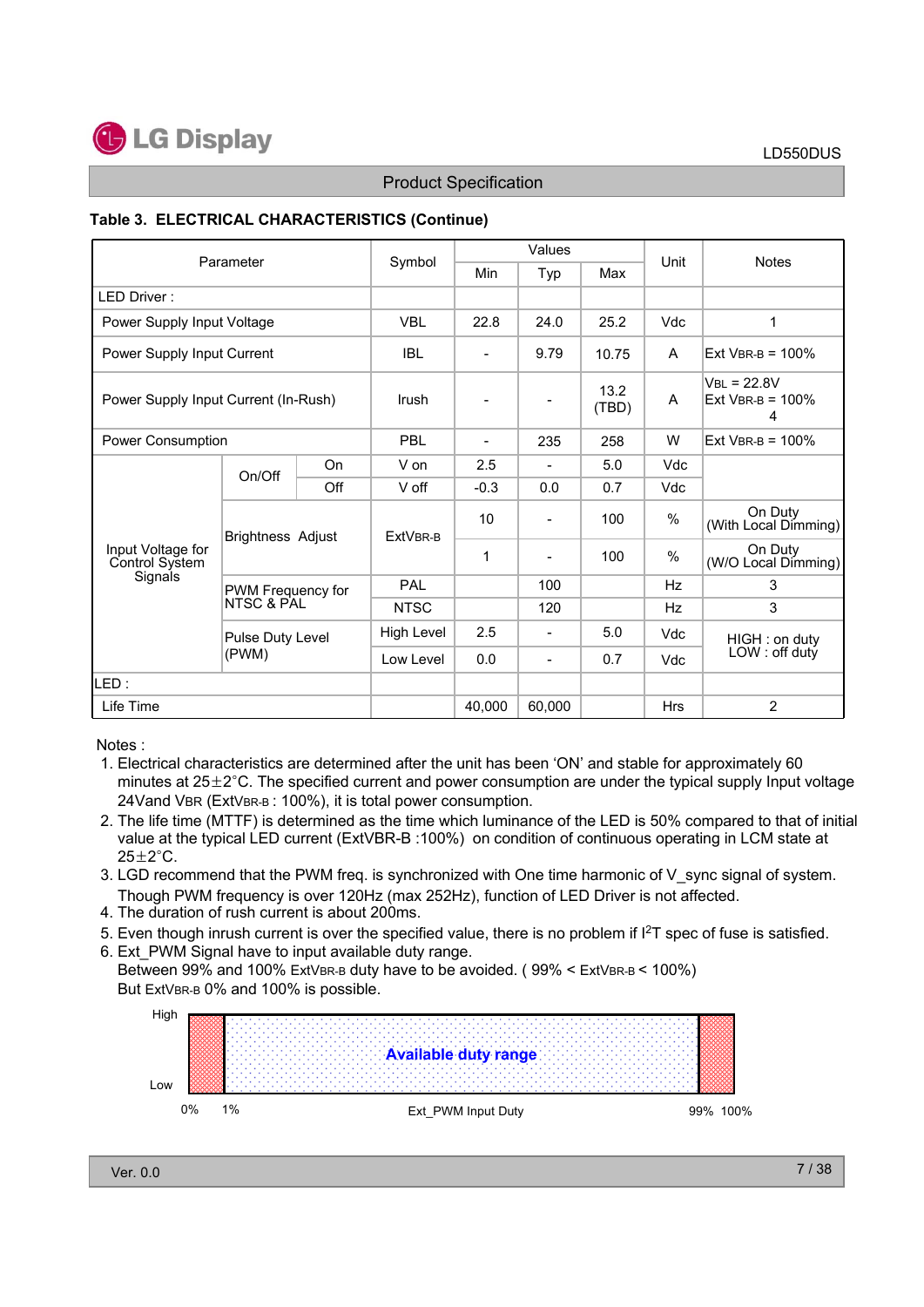

### **3-2. Interface Connections**

This LCD module employs two kinds of interface connection, a 51-pin connector is used for the module electronics and Master 14-pin and Slave 12-pin connectors are used for the integral backlight system.

#### 3-2-1. LCD Module

- LCD Connector(CN1): FI-RE51S-HF or Equivalent, Refer to below table.

- Mating Connector : FI-RE51HL

#### Table 4. MODULE CONNECTOR(CN1) PIN CONFIGURATION

| <b>No</b> | <b>Symbol</b>      | <b>Description</b>                  | <b>No</b> | <b>Symbol</b>     | <b>Description</b>                   |
|-----------|--------------------|-------------------------------------|-----------|-------------------|--------------------------------------|
| 1         | <b>GND</b>         | Ground                              | 27        | H                 | Ή,                                   |
| 2         | <b>NC</b>          | No Connection                       | 28        | <b>REON</b>       | SECOND LVDS Receiver Signal (A-)     |
| 3         | <b>NC</b>          | No Connection                       | 29        | RE <sub>0</sub> P | SECOND LVDS Receiver Signal (A+)     |
| 4         | <b>NC</b>          | No Connection (Reserved for LGD)    | 30        | RE <sub>1N</sub>  | SECOND LVDS Receiver Signal (B-)     |
| 5         | <b>NC</b>          | No Connection (Reserved for LGD)    | 31        | RE <sub>1</sub> P | SECOND LVDS Receiver Signal (B+)     |
| 6         | <b>NC</b>          | No Connection (Reserved for LGD)    | 32        | RE <sub>2N</sub>  | SECOND LVDS Receiver Signal (C-)     |
| 7         | <b>LVDS Select</b> | 'H' =JEIDA, 'L' = $VESA$            | 33        | RE <sub>2</sub> P | SECOND LVDS Receiver Signal (C+)     |
| 8         | <b>NC</b>          | No Connection                       | 34        | <b>GND</b>        | Ground                               |
| 9         | <b>NC</b>          | No Connection                       | 35        | <b>RECLKN</b>     | SECOND LVDS Receiver Clock Signal(-) |
| 10        | Local Dimming      | 'H' Enable, 'L' = Disable           | 36        | <b>RECLKP</b>     | SECOND LVDS Receiver Clock Signal(+) |
| 11        | <b>GND</b>         | Ground                              | 37        | <b>GND</b>        | Ground                               |
| 12        | RO <sub>0</sub> N  | FIRST LVDS Receiver Signal (A-)     | 38        | RE3N              | SECOND LVDS Receiver Signal (D-)     |
| 13        | RO <sub>OP</sub>   | FIRST LVDS Receiver Signal (A+)     | 39        | RE3P              | SECOND LVDS Receiver Signal (D+)     |
| 14        | RO <sub>1</sub> N  | FIRST LVDS Receiver Signal (B-)     | 40        | RE4N              | SECOND LVDS Receiver Signal (E-)     |
| 15        | RO <sub>1</sub> P  | FIRST LVDS Receiver Signal (B+)     | 41        | RE4P              | SECOND LVDS Receiver Signal (E+)     |
| 16        | RO <sub>2N</sub>   | FIRST LVDS Receiver Signal (C-)     | 42        | <b>NC</b>         | No Connection                        |
| 17        | RO <sub>2</sub> P  | FIRST LVDS Receiver Signal (C+)     | 43        | <b>NC</b>         | No Connection                        |
| 18        | <b>GND</b>         | Ground                              | 44        | <b>NC</b>         | No Connection                        |
| 19        | <b>ROCLKN</b>      | FIRST LVDS Receiver Clock Signal(-) | 45        | <b>GND</b>        | Ground                               |
| 20        | <b>ROCLKP</b>      | FIRST LVDS Receiver Clock Signal(+) | 46        | <b>GND</b>        | Ground                               |
| 21        | <b>GND</b>         | Ground                              | 47        | <b>GND</b>        | Ground                               |
| 22        | RO <sub>3</sub> N  | FIRST LVDS Receiver Signal (D-)     | 48        | <b>VLCD</b>       | Power Supply +12.0V                  |
| 23        | RO <sub>3</sub> P  | FIRST LVDS Receiver Signal (D+)     | 49        | <b>VLCD</b>       | Power Supply +12.0V                  |
| 24        | RO <sub>4</sub> N  | FIRST LVDS Receiver Signal (E-)     | 50        | <b>VLCD</b>       | Power Supply +12.0V                  |
| 25        | RO <sub>4</sub> P  | FIRST LVDS Receiver Signal (E+)     | 51        | <b>VLCD</b>       | Power Supply +12.0V                  |
| 26        | <b>NC</b>          | No Connection                       |           |                   |                                      |

Notes:

1. All GND(ground) pins should be connected together to the LCD module's metal frame.

- 2. All VLCD (power input) pins should be connected together.
- 3. All Input levels of LVDS signals are based on the **EIA 644** Standard.
- 4. Specific pins(pin No. **#2~#6**) are used for internal data process of the LCD module. These pins should be no connection.
- 5. It may be happened to Abnormal Display during the system interface signal is not
- 6. If Specific pin No. #7, #10, #27 is "NC", LCD Module may be happened to Abnormal Display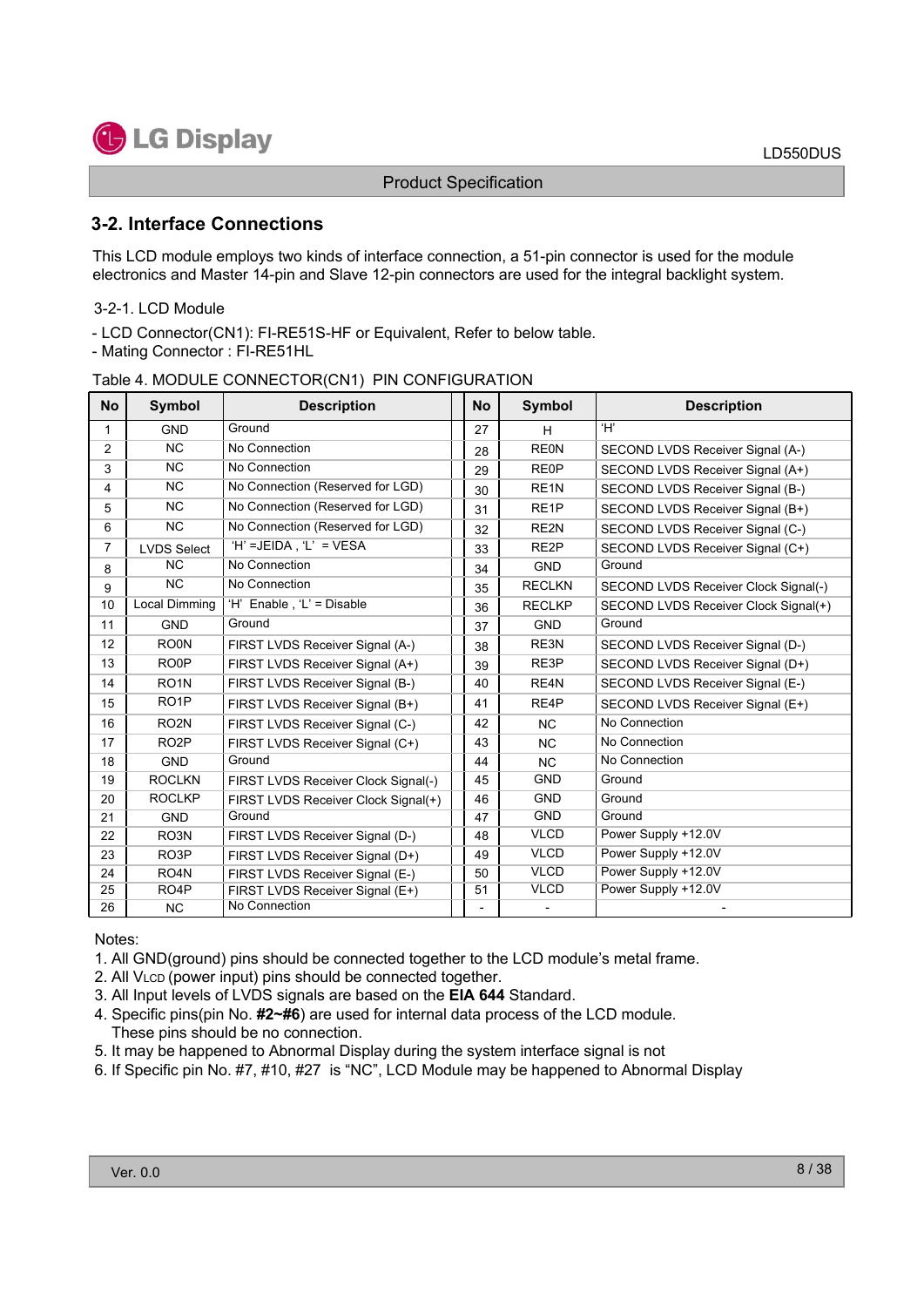

#### 3-2-2. Backlight Module

**Master** 

- -LED Driver Connector
	- : 20022WR-14B2(Yeonho) / 20022WR-12B2(Yeonho)
- Mating Connector
	- : 20022HS-14 / 20022HS-12

Table 5. LED DRIVER CONNECTOR PIN CONFIGULATION

| Pin No         | Symbol        | Description              | 14PIN         | 12PIN      | <b>Note</b>    |
|----------------|---------------|--------------------------|---------------|------------|----------------|
| 1              | VBL           | Power Supply +24.0V      | <b>VBL</b>    | <b>VBL</b> |                |
| $\overline{2}$ | <b>VBL</b>    | Power Supply +24.0V      | <b>VBL</b>    | <b>VBL</b> |                |
| 3              | <b>VBL</b>    | Power Supply +24.0V      | <b>VBL</b>    | <b>VBL</b> |                |
| 4              | <b>VBL</b>    | Power Supply +24.0V      | <b>VBL</b>    | <b>VBL</b> |                |
| 5              | <b>VBL</b>    | Power Supply +24.0V      | <b>VBL</b>    | <b>VBL</b> |                |
| 6              | <b>GND</b>    | <b>Backlight Ground</b>  | <b>GND</b>    | <b>GND</b> |                |
| 7              | <b>GND</b>    | <b>Backlight Ground</b>  | <b>GND</b>    | <b>GND</b> |                |
| 8              | <b>GND</b>    | <b>Backlight Ground</b>  | <b>GND</b>    | <b>GND</b> | 1              |
| 9              | <b>GND</b>    | <b>Backlight Ground</b>  | <b>GND</b>    | <b>GND</b> |                |
| 10             | <b>GND</b>    | <b>Backlight Ground</b>  | <b>GND</b>    | GND        |                |
| 11             | <b>Status</b> | <b>Status</b>            | <b>Status</b> | Don't Care | 5              |
| 12             | VON/OFF       | Backlight ON/OFF control | VON/OFF       | Don't Care |                |
| 13             | EXTVBR-B      | <b>External PWM</b>      | EXTVBR-B      |            | $\overline{2}$ |
| 14             | <b>GND</b>    | <b>Backlight Ground</b>  | <b>GND</b>    |            | 3              |

Notes : 1. GND should be connected to the LCD module's metal frame.

- 2. High : on duty / Low : off duty, Pin#13 can be opened. ( if Pin #13 is open , EXTVBR-B is 100% )
- 3. #14 of Input CNT Must be Connected to Backlight Ground.
- 4. Each impedance of pin #12 and 13 is over TBD [KΩ] and over TBD [KΩ].
- 5. Normal : Low (under 0.7V) / Abnormal : High (upper 3.0V)

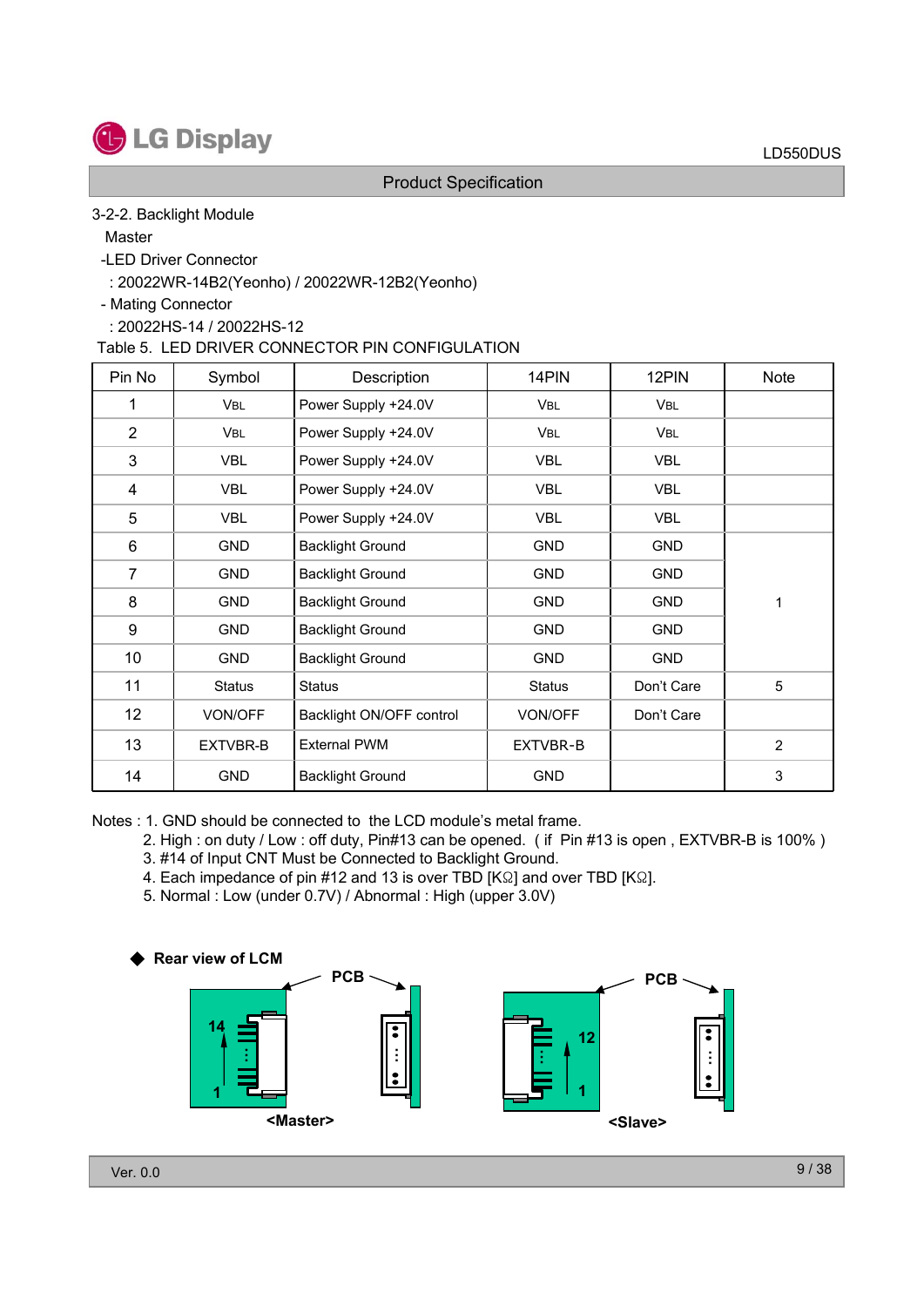

#### **3-3. Signal Timing Specifications**

Table 6 shows the signal timing required at the input of the LVDS transmitter. All of the interface signal timings should be satisfied with the following specification for normal operation.

|            | <b>ITEM</b>           | <b>Symbol</b> | Min                      | <b>Typ</b> | <b>Max</b>               | <b>Unit</b> | <b>Note</b> |
|------------|-----------------------|---------------|--------------------------|------------|--------------------------|-------------|-------------|
|            | <b>Display Period</b> | thv           | $\overline{\phantom{a}}$ | 960        | $\overline{\phantom{a}}$ | tclk        |             |
| Horizontal | <b>Blank</b>          | thB           | 100                      | 140        | 240                      | tclk        |             |
|            | Total                 | tHP           | 1060                     | 1100       | 1200                     | tclk        | 2200/2      |
|            | Display Period        | tvv           | $\overline{\phantom{a}}$ | 1080       | $\overline{\phantom{a}}$ | tHP         |             |
| Vertical   | <b>Blank</b>          | tvB           | 11                       | 45         | 69                       | tHP         |             |
|            | Total                 | tvP           | 1091                     | 1125       | 1149                     | tHP         |             |
|            | <b>DCLK</b>           | fCLK          | 70                       | 74.25      | 77                       | <b>MHz</b>  | 148.5/2     |
| Frequency  | Horizontal            | fH            | 65                       | 67.5       | 70                       | KHz         |             |
|            | Vertical              | fv            | 57                       | 60         | 63                       | Hz          |             |

|  | Table 6-1. TIMING TABLE for NTSC (DE Only Mode) |  |  |  |  |  |
|--|-------------------------------------------------|--|--|--|--|--|
|--|-------------------------------------------------|--|--|--|--|--|

#### Table 6-2. TIMING TABLE for PAL (DE Only Mode)

|            | <b>ITEM</b>           | Symbol | <b>Min</b> | <b>Typ</b> | <b>Max</b>               | <b>Unit</b>     | <b>Note</b> |
|------------|-----------------------|--------|------------|------------|--------------------------|-----------------|-------------|
|            | Display Period        | thv    | -          | 960        | $\overline{\phantom{a}}$ | tclk            |             |
| Horizontal | <b>Blank</b>          | the    | 100        | 140        | 240                      | tclk            |             |
|            | Total                 | tHP    | 1060       | 1100       | 1200                     | tclk            | 2200/2      |
|            | <b>Display Period</b> | tvv    | -          | 1080       | $\overline{\phantom{a}}$ | tHP             |             |
| Vertical   | <b>Blank</b>          | tvB    | 228        | 270        | 300                      | tHP             |             |
|            | Total                 | tvP    | 1308       | 1350       | 1380                     | t <sub>HP</sub> |             |
|            | <b>DCLK</b>           | fCLK   | 70         | 74.25      | 77                       | <b>MHz</b>      | 148.5/2     |
| Frequency  | Horizontal            | fH     | 65         | 67.5       | 70                       | KHz             |             |
|            | Vertical              | fv     | 47         | 50         | 53                       | Hz              |             |

The Input of HSYNC & VSYNC signal does not have an effect on normal operation(DE Only Mode). The performance of the electro-optical characteristics may be influenced by variance of the vertical refresh rate. **Note**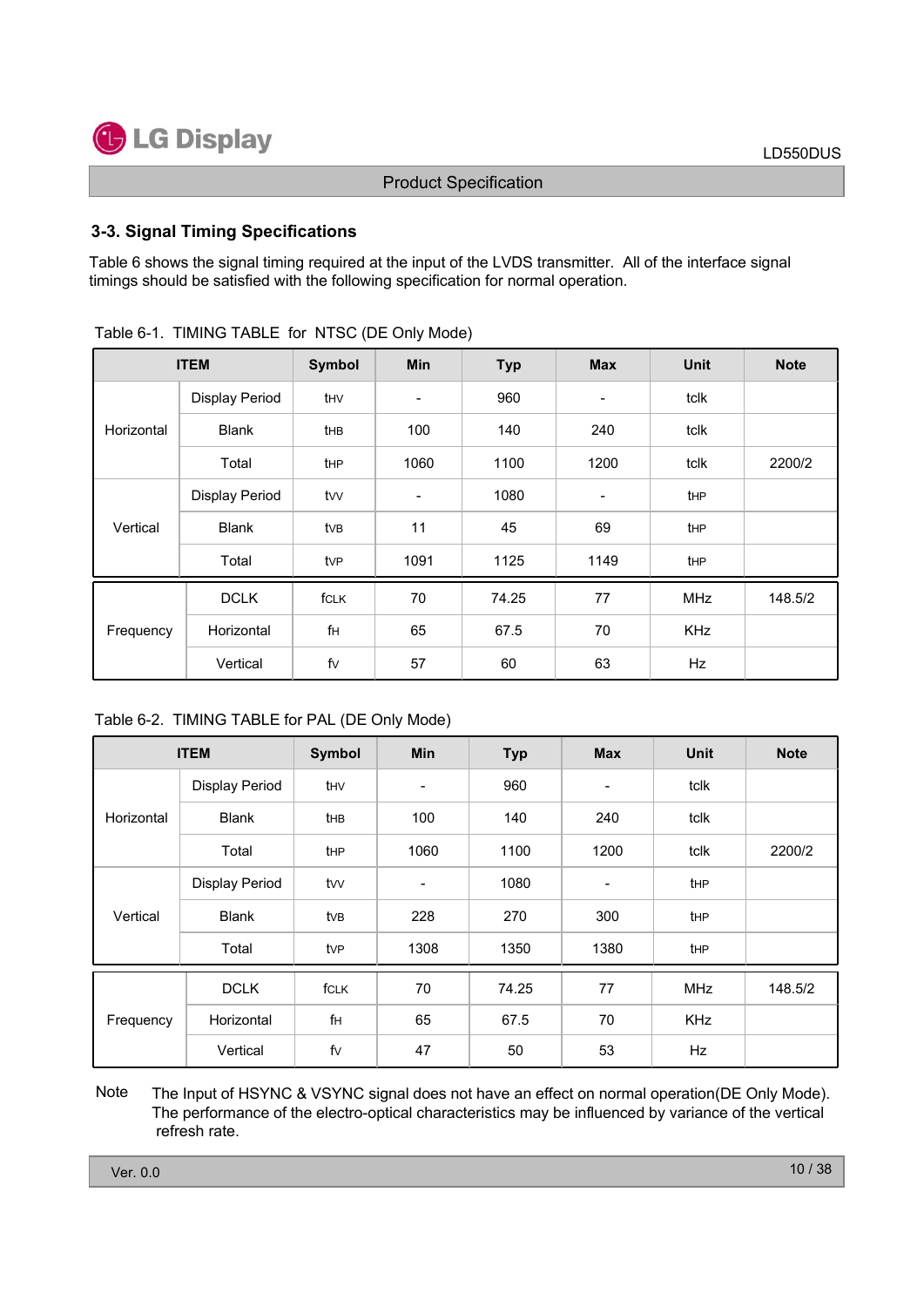

### **3-4. LVDS Signal Specification**

3-4-1. LVDS Input Signal Timing Diagram

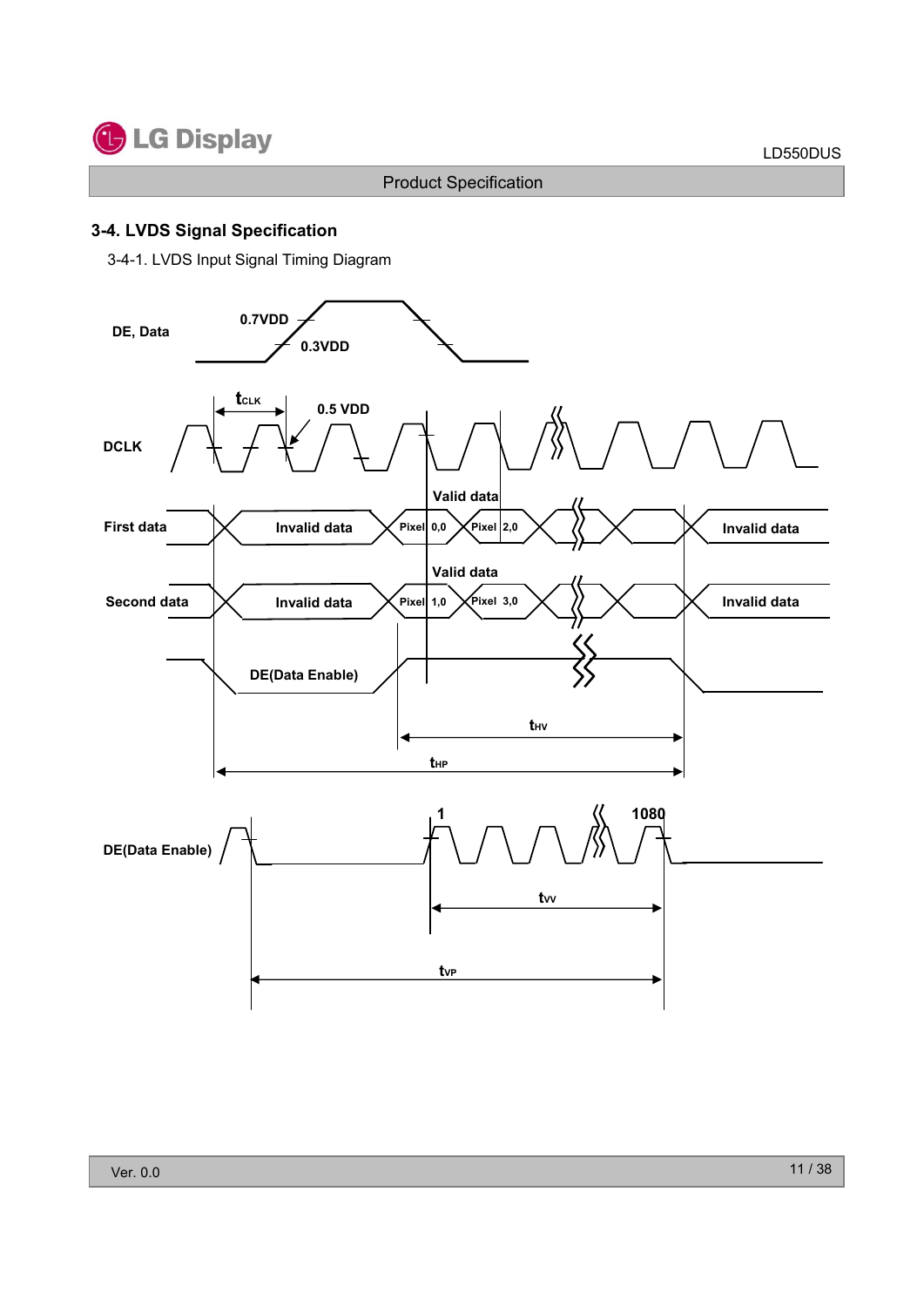

#### 3-4-2. LVDS Input Signal Characteristics

1) DC Specification



- 2. If  $t_{RF}$  isn't enough,  $t_{eff}$  should be meet the range.
- 3. LVDS Differential Voltage is defined within t<sub>eff</sub>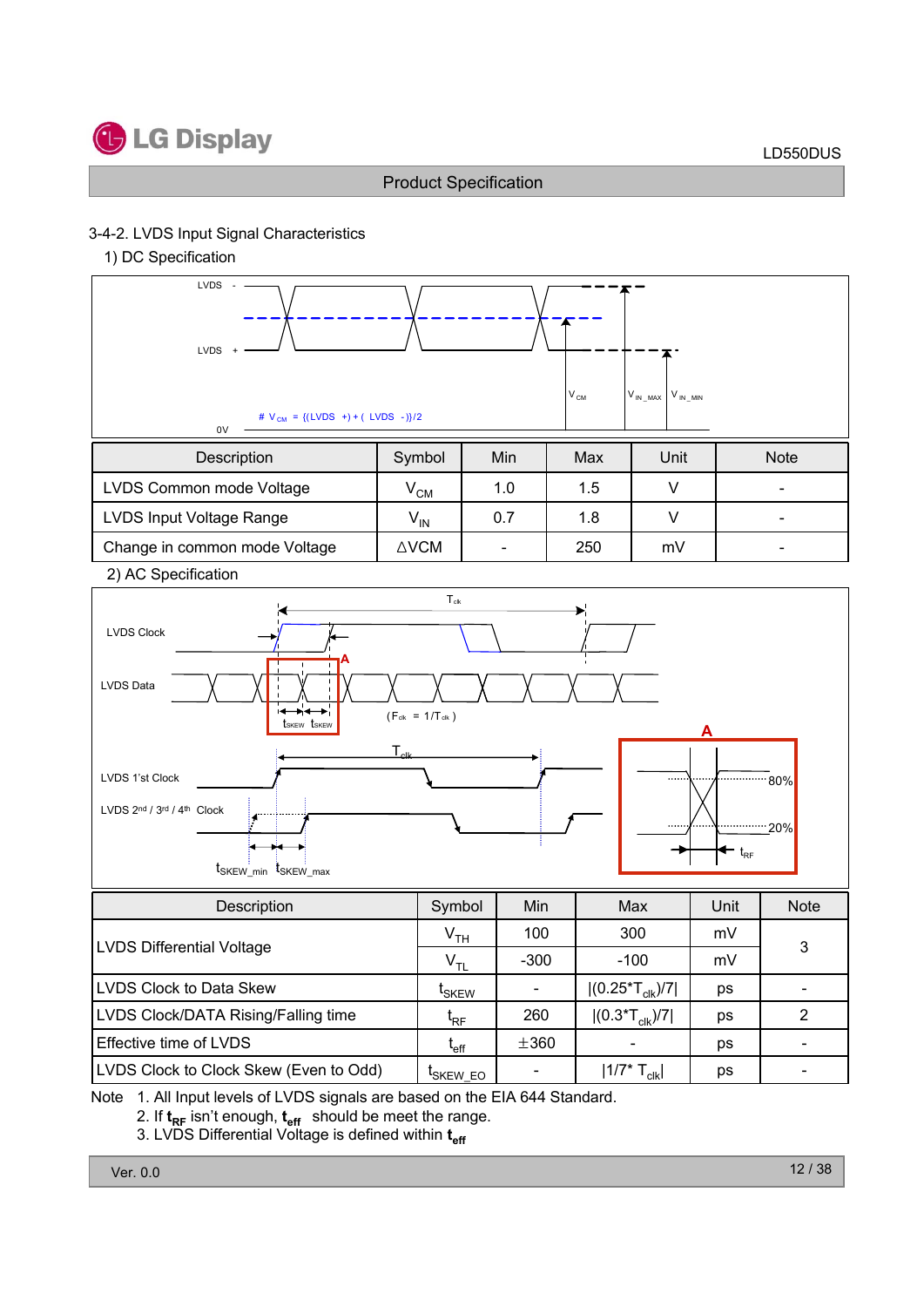



\* This accumulated waveform is tested with differential probe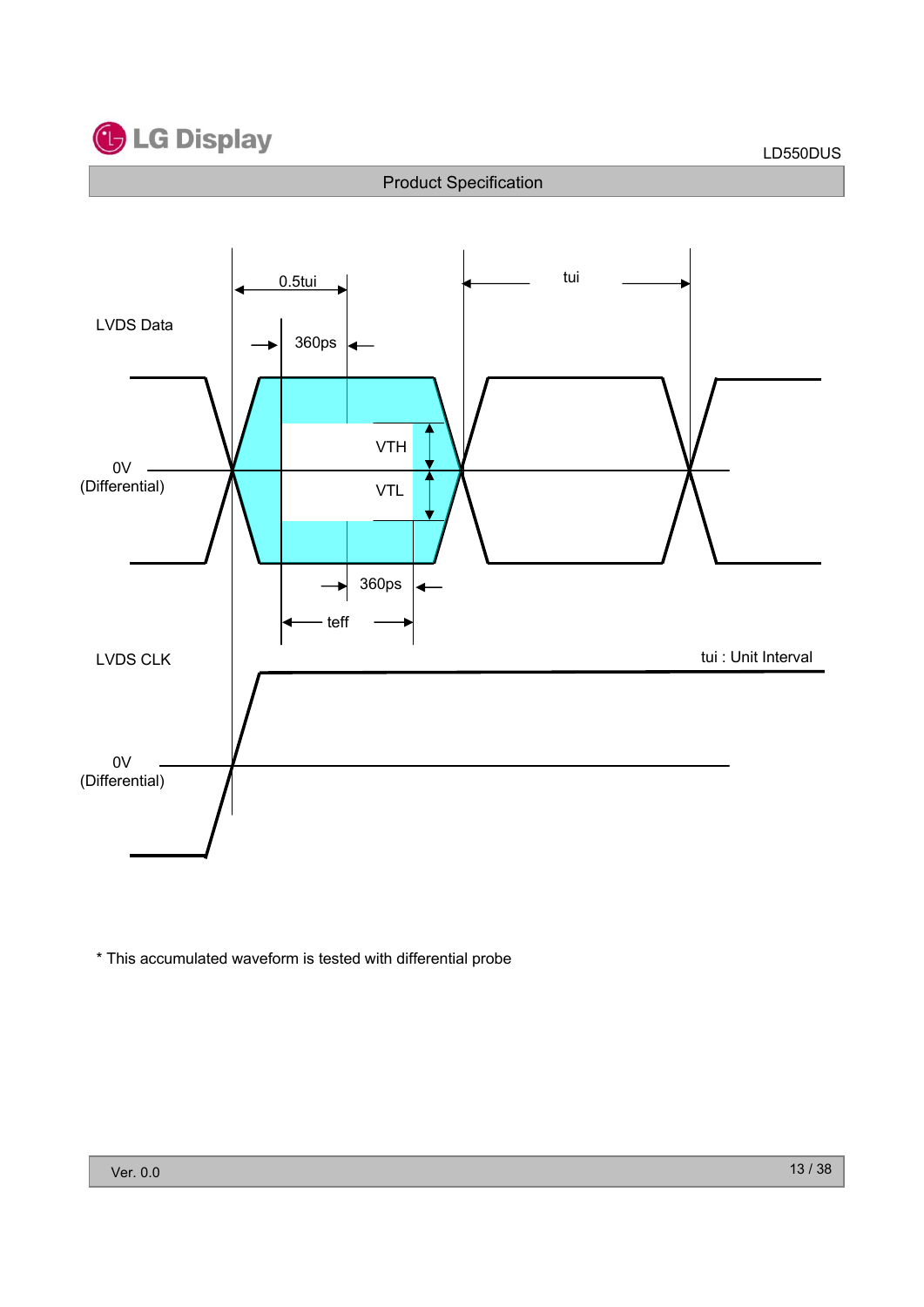

### 3-5. Color Data Reference

The brightness of each primary color(red, green, blue) is based on the 10-bit gray scale data input for the color. The higher binary input, the brighter the color. Table 7 provides a reference for color versus data input.

#### Table 7. COLOR DATA REFERENCE

|             |                          |                |                               |            |                |                |                  |                  |          |            |                   |            |                |                          |              |                |              |                | Input Color Data |              |                                        |          |              |                               |                |             |                   |                |                  |                |                |                |
|-------------|--------------------------|----------------|-------------------------------|------------|----------------|----------------|------------------|------------------|----------|------------|-------------------|------------|----------------|--------------------------|--------------|----------------|--------------|----------------|------------------|--------------|----------------------------------------|----------|--------------|-------------------------------|----------------|-------------|-------------------|----------------|------------------|----------------|----------------|----------------|
| Color       |                          |                |                               | <b>RED</b> |                |                |                  |                  |          |            |                   |            |                |                          | <b>GREEN</b> |                |              |                |                  |              |                                        |          |              |                               |                | <b>BLUE</b> |                   |                |                  |                |                |                |
|             |                          | <b>MSB</b>     |                               |            |                |                |                  |                  |          | <b>LSB</b> |                   | <b>MSB</b> |                |                          |              |                |              |                |                  |              |                                        |          | LSB MSB      |                               |                |             |                   |                |                  |                | <b>LSB</b>     |                |
|             |                          |                | R9 R8 R7 R6 R5 R4 R3 R2 R1 R0 |            |                |                |                  |                  |          |            |                   |            |                |                          |              |                |              |                |                  |              | G9 G8 G7 G6 G5 G4 G3 G2 G1 G0          |          |              | B9 B8 B7 B6 B5 B4 B3 B2 B1 B0 |                |             |                   |                |                  |                |                |                |
|             | <b>Black</b><br>$\cdots$ |                | $0\quad 0\quad 0\quad 0$      |            |                | $\Omega$       | $\Omega$         | $\Omega$         |          |            | $0\quad 0\quad 0$ |            |                | $0\quad 0\quad 0$        |              | $\overline{0}$ |              |                |                  |              | $0\quad 0\quad 0\quad 0\quad 0\quad 0$ |          |              | $0\quad 0$                    | $\overline{0}$ | $\Omega$    | 0 <sub>0</sub>    |                | $\Omega$         | $\Omega$       | 0 <sub>0</sub> |                |
|             | Red (1023)               | 1              |                               |            |                |                |                  |                  |          |            |                   | 0          | $\Omega$       |                          |              | $\Omega$       |              |                | $\Omega$         | $\Omega$     | $\Omega$                               | $\theta$ | 0            | $\theta$                      | $\cup$         | 0           |                   |                |                  |                |                |                |
| Basic       | Green(1023)              |                | $0\quad 0$                    |            |                |                |                  |                  | 0        | $\Omega$   | $\overline{0}$    |            |                |                          |              |                |              |                |                  |              |                                        | -1       | 0            | $\overline{0}$                | $\Omega$       |             |                   |                |                  |                |                | $\theta$       |
|             | Blue (1023)              | $\overline{0}$ | $\theta$                      | ∩          | n              | $\Omega$       | ∩                | ∩                | 0        | $\Omega$   | $\Omega$          | 0          | $\Omega$       |                          |              |                |              |                | $\Omega$         | ∩            | $\Omega$                               | $\Omega$ | 1.           |                               |                |             |                   |                |                  |                |                |                |
| Color       | Cyan                     | $\cap$         | $\Omega$                      |            |                |                |                  |                  |          | ∩          | $\Omega$          |            |                |                          |              |                |              |                |                  |              |                                        |          | 1            |                               |                |             |                   |                |                  |                |                |                |
|             | Magenta                  |                |                               |            |                |                |                  |                  |          |            | -1                | 0          | $\bigcap$      |                          |              |                |              |                | $\cup$           | $\cup$       | $\bf{0}$                               | $\Omega$ |              |                               |                |             |                   |                |                  |                |                |                |
|             | Yellow                   |                |                               |            |                |                |                  |                  |          |            |                   |            |                |                          |              |                |              |                |                  |              |                                        |          | 0            | $\Omega$                      |                |             |                   |                |                  |                |                |                |
|             | White                    |                | 1 1                           |            |                |                |                  |                  |          | -1         | - 1               | 1.         | -1             |                          |              |                |              |                |                  | -1           | 1 1                                    |          |              | 1 1                           | -1             |             |                   |                |                  |                |                | $\overline{1}$ |
|             | RED (0000)               |                | $0\quad 0$                    | $\Omega$   |                | $\Omega$       | $\Omega$         | $\Omega$         | n        | 0          | - 0               | 0          | $\overline{0}$ | $\Omega$                 |              | $\Omega$       | <sup>n</sup> | $\Omega$       | $\Omega$         | $\Omega$     | $0\quad 0$                             |          |              | $0 \quad 0$                   | $\overline{0}$ | $\Omega$    | $\Omega$          | $\Omega$       | $\Omega$         | $\Omega$       | <sup>0</sup>   | - 0            |
|             | RED (0001)               | 0              | 0                             |            |                |                |                  |                  |          | n          |                   |            | $0\quad 0$     | $\Omega$                 |              | 0              |              | $\Omega$       | $\Omega$         | $\Omega$     | $0\quad 0$                             |          |              | $0\quad 0$                    | $\Omega$       | ∩           | U                 | $\cap$         | $\Omega$         |                |                |                |
| <b>RED</b>  |                          |                |                               |            |                |                |                  |                  |          |            |                   |            |                |                          |              |                |              |                |                  |              |                                        |          |              |                               |                |             |                   |                |                  |                |                |                |
|             | RED (1022)               |                |                               |            |                |                |                  |                  |          |            |                   | $\Omega$   | $\Omega$       | ∩                        |              | $^{0}$         |              | $\Omega$       | $\Omega$         | $\mathbf 0$  | $0\quad 0$                             |          | $\mathbf{0}$ | $\Omega$                      | $\theta$       | $\Omega$    | $\left( \right)$  | $\Omega$       | $\left( \right)$ |                |                | $\Omega$       |
|             | RED (1023)               |                | 11                            |            |                |                |                  |                  |          |            |                   |            |                | $0\quad 0\quad 0\quad 0$ |              |                |              |                |                  |              | $0\quad 0\quad 0\quad 0\quad 0\quad 0$ |          |              | $0\quad 0\quad 0$             |                |             | $0\quad 0\quad 0$ |                | $0\quad 0$       |                | $0\quad 0$     |                |
|             | GREEN(0000)              |                | $0\quad 0$                    | $\theta$   | $\Omega$       | $\Omega$       | $\Omega$         | $\Omega$         | $\Omega$ |            | $0\quad 0$        | 0.         | - 0            |                          | $\mathbf{0}$ | $\Omega$       | n            | n              | $\mathbf 0$      | $\mathbf{0}$ | $0\quad 0$                             |          |              | $0\quad 0$                    | $\overline{0}$ | $\mathbf 0$ | $\Omega$          | $\overline{0}$ | $\Omega$         | $\Omega$       | $\Omega$       | $\overline{0}$ |
|             | GREEN(0001)              |                | $0\quad 0$                    | $\Omega$   | $\Omega$       | $\Omega$       | $\Omega$         | 0                | $\Omega$ |            | 0 <sub>0</sub>    |            | 00             |                          | $\mathbf{0}$ | n              |              | 0              | 0                | $\mathbf{0}$ | 0 <sub>1</sub>                         |          |              | $0\quad 0$                    | $\Omega$       | 0           | $\cap$            | $\cap$         | $\Omega$         |                | <sup>n</sup>   |                |
| GREEN       |                          |                |                               |            |                |                |                  |                  |          |            |                   |            |                |                          |              |                |              |                |                  |              |                                        |          |              |                               |                |             |                   |                |                  |                |                |                |
|             | GREEN(1022)              | $\Omega$       | 0                             |            |                | $\bigcap$      | $\left( \right)$ | $\left( \right)$ | $\cup$   | $\Omega$   | $\Omega$          |            |                |                          |              |                |              |                |                  |              |                                        | 0        | 0            | $\Omega$                      | $\Omega$       | $\Omega$    |                   | $\Omega$       | $\Omega$         |                |                | $\Omega$       |
|             | GREEN(1023)              |                | $0\quad 0\quad 0$             |            | $\overline{0}$ | $\Omega$       | $\Omega$         | $\overline{0}$   |          |            | $0\quad 0\quad 0$ |            |                |                          |              |                |              |                |                  |              |                                        | - 1      |              | $0\quad 0\quad 0$             |                | $\Omega$    |                   | $0\quad 0$     | $\overline{0}$   | $\overline{0}$ | $0\quad 0$     |                |
|             | BLUE (0000)              |                | $0\quad 0$                    | $\Omega$   | $\theta$       | $\theta$       | $\theta$         | $\theta$         | $\Omega$ |            | $0\quad 0$        | 0          | $\Omega$       | $\Omega$                 |              | $\Omega$       | 0            | $\theta$       | $\theta$         | $\Omega$     | $0\quad 0$                             |          |              | $0\quad 0$                    | -0             | 0           | 0                 | 0              | 0                | 0              | 0 <sub>0</sub> |                |
|             | BLUE (0001)              |                | $0\quad 0$                    | $\Omega$   | $\Omega$       | $\Omega$       | $\Omega$         | $\Omega$         | $\Omega$ |            | $0\quad 0$        |            | $0 \quad 0$    | $\Omega$                 |              | $\Omega$       |              | $\Omega$       | $\Omega$         | $\Omega$     | $0\quad 0$                             |          |              | $0\quad 0$                    | $\mathbf{0}$   | 0           | o                 | $\mathbf{0}$   | $\mathbf{0}$     |                | 0              |                |
| <b>BLUE</b> |                          |                |                               |            |                |                |                  |                  |          |            |                   |            |                |                          |              |                |              |                |                  |              |                                        |          |              |                               |                |             |                   |                |                  |                |                |                |
|             | BLUE (1022)              |                | $0\quad 0$                    |            | $\bigcap$      | $\theta$       | $\left($         | $\left($         | $\Omega$ |            | $0\quad 0$        |            | $0\quad 0$     | $\Omega$                 |              | $\cup$         |              | $\cup$         | $\theta$         | $\theta$     | $0\quad 0$                             |          | 1            |                               |                |             |                   |                |                  |                |                |                |
|             | BLUE (1023)              |                | $0\quad 0\quad 0$             |            | $\overline{0}$ | $\overline{0}$ | $\overline{0}$   | $\mathbf{0}$     |          |            | $0\quad 0\quad 0$ |            | $0\quad 0$     | $\overline{0}$           |              | $\mathbf{0}$   | $\Omega$     | $\overline{0}$ | $\overline{0}$   |              | $0\quad 0\quad 0$                      |          |              | $1\quad1$                     | ı.             | п           |                   | -1             |                  |                |                | 1              |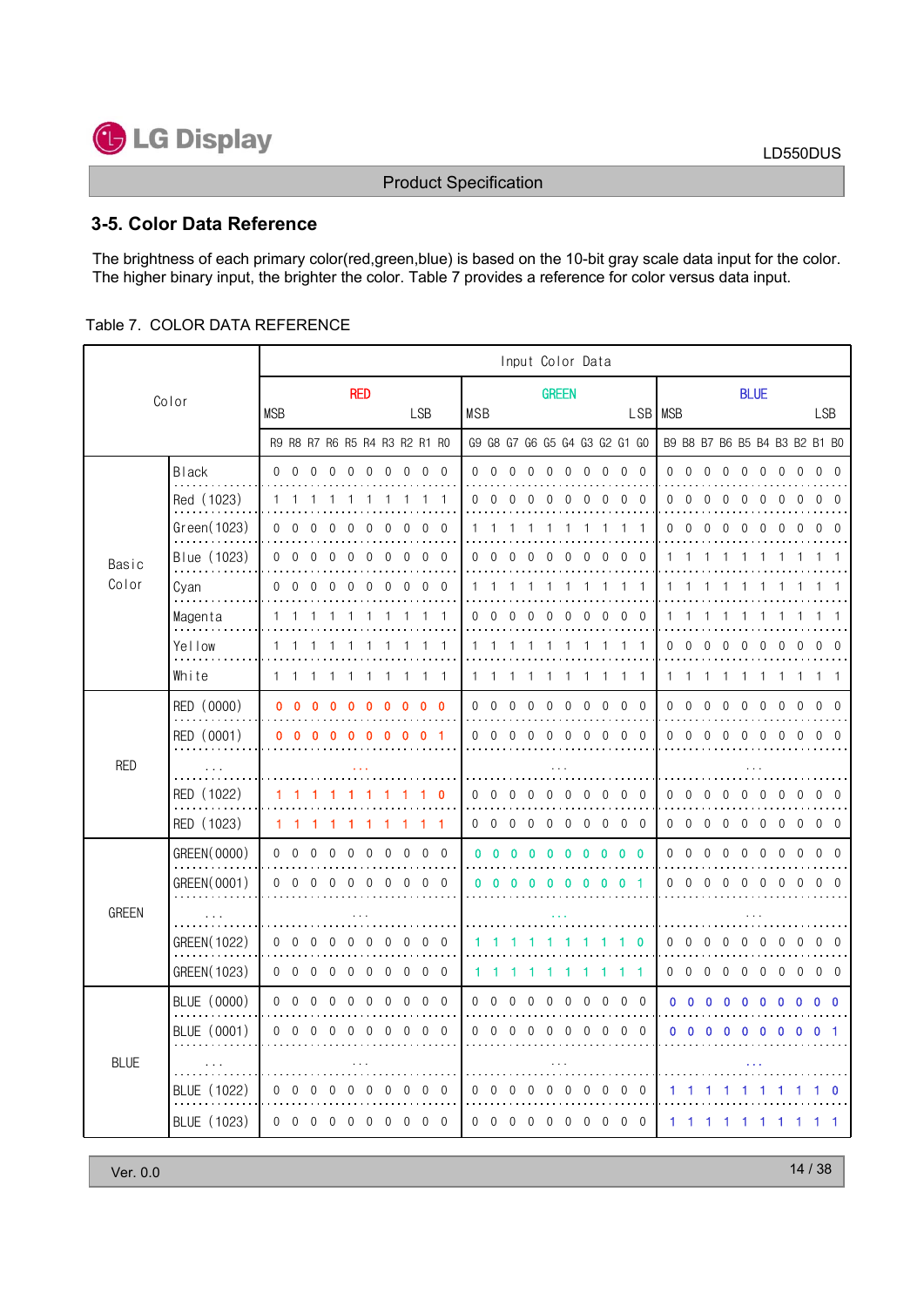

### **3-6. Power Sequence**

#### **3-6-1. LCD Driving circuit**



#### Table 8. POWER SEQUENCE

| <b>Parameter</b> | Min         | Unit                     | notes          |    |                |
|------------------|-------------|--------------------------|----------------|----|----------------|
| T <sub>1</sub>   | 0.5         | $\overline{\phantom{0}}$ | 20             | ms |                |
| T <sub>2</sub>   | $\mathbf 0$ | $\overline{\phantom{a}}$ | -              | ms | $\overline{2}$ |
| T <sub>3</sub>   | 200         | $\overline{\phantom{0}}$ |                | ms | $\mathbf{3}$   |
| <b>T4</b>        | 200         | $\overline{\phantom{a}}$ | -              | ms | $\mathbf{3}$   |
| T <sub>5</sub>   | 1.0         | $\overline{\phantom{0}}$ |                | s  | 4              |
| T <sub>6</sub>   |             | $\overline{\phantom{0}}$ | T <sub>2</sub> | ms | $\mathbf 5$    |
| T7               | 0.5         |                          |                | s  | 6              |
| T <sub>8</sub>   | 100         | $\overline{\phantom{a}}$ | -              | ms |                |

notes : 1. Even though T1 is over the specified value, there is no problem if I2T spec of fuse is satisfied.

- 2. If T2 is satisfied with specification after removing LVDS Cable, there is no problem.
- 3. The T3 / T4 is recommended value, the case when failed to meet a minimum specification, abnormal display would be shown. There is no reliability problem.
- 4. T5 should be measured after the Module has been fully discharged between power off and on period.
- 5. If the on time of signals (Interface signal and user control signals) precedes the on time of Power ( $V_{\text{LCD}}$ ), it will be happened abnormal display. When T6 is NC status, T6 doesn't need to be measured.
- 
- 6. If there is no abnormal display, no problem.
- 7. It is recommendation specification that T8 has to be 100ms as a minimum value.
- Please avoid floating state of interface signal at invalid period.
- When the power supply for LCD (VLCD) is off, be sure to pull down the valid and invalid data to 0V.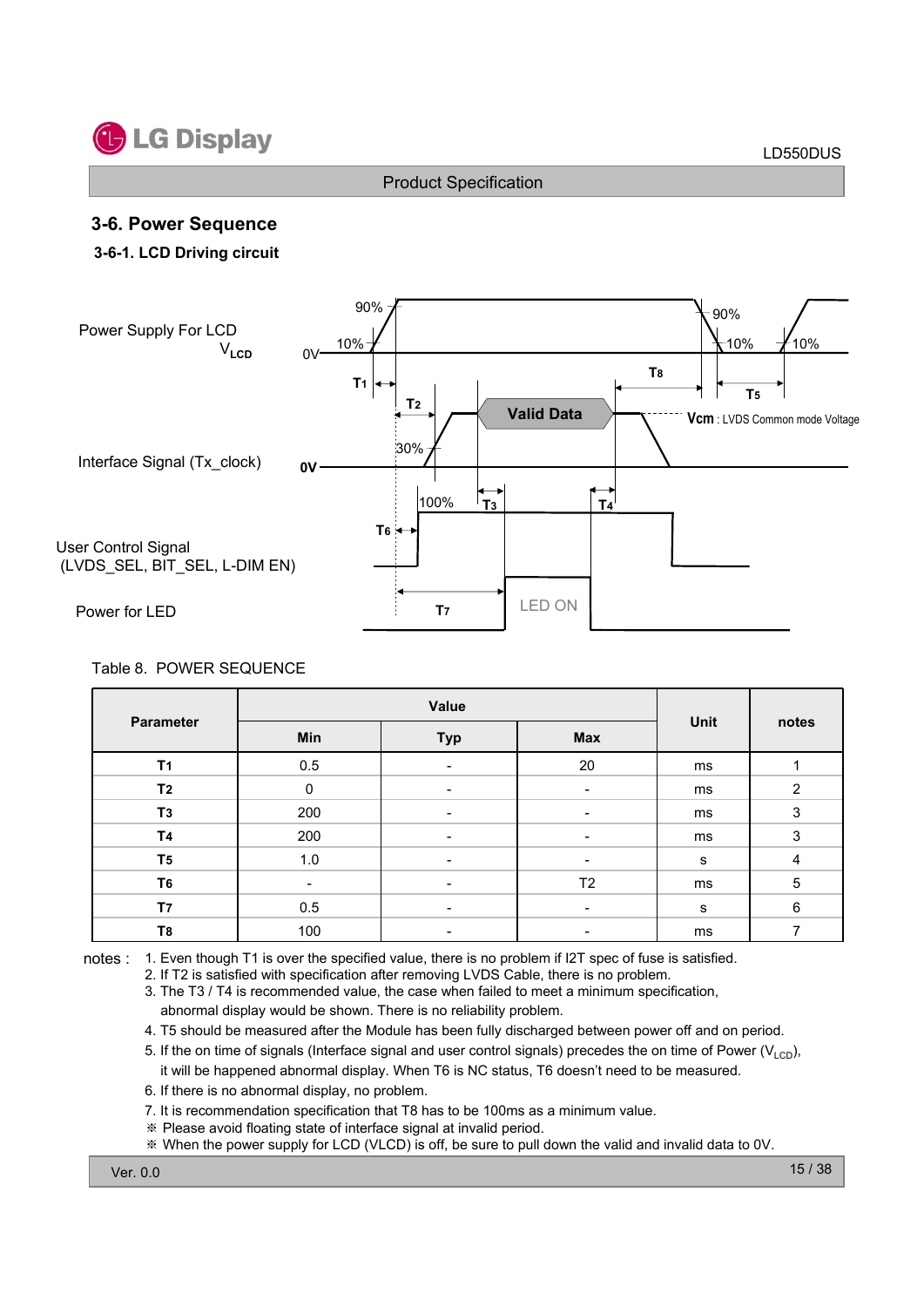### 3-6-2. Sequence for LED Driver

Power Supply For LED Driver



3-6-3. Dip condition for LED Driver



Table 9. Power Sequence for LED Driver

| Parameter |                          | Values                   |                          | Units | Remarks              |
|-----------|--------------------------|--------------------------|--------------------------|-------|----------------------|
|           | Min                      | Typ                      | Max                      |       |                      |
|           | 20                       | $\overline{\phantom{0}}$ | $\overline{\phantom{a}}$ | ms    |                      |
| Т2        | 500                      | $\overline{\phantom{a}}$ | -                        | ms    |                      |
| T3        | 10                       |                          | $\overline{\phantom{a}}$ | ms    |                      |
| T4        | 0                        | $\overline{\phantom{0}}$ | $\overline{\phantom{0}}$ | ms    |                      |
| T5        | $\overline{\phantom{0}}$ | -                        | 10                       | ms    | $V_{BL}$ (Typ) x 0.8 |

Notes :

1. T1 describes rising time of 0V to 24V and this parameter does not applied at restarting time. Even though T1 is over the specified value, there is no problem if  $I^2T$  spec of fuse is satisfied.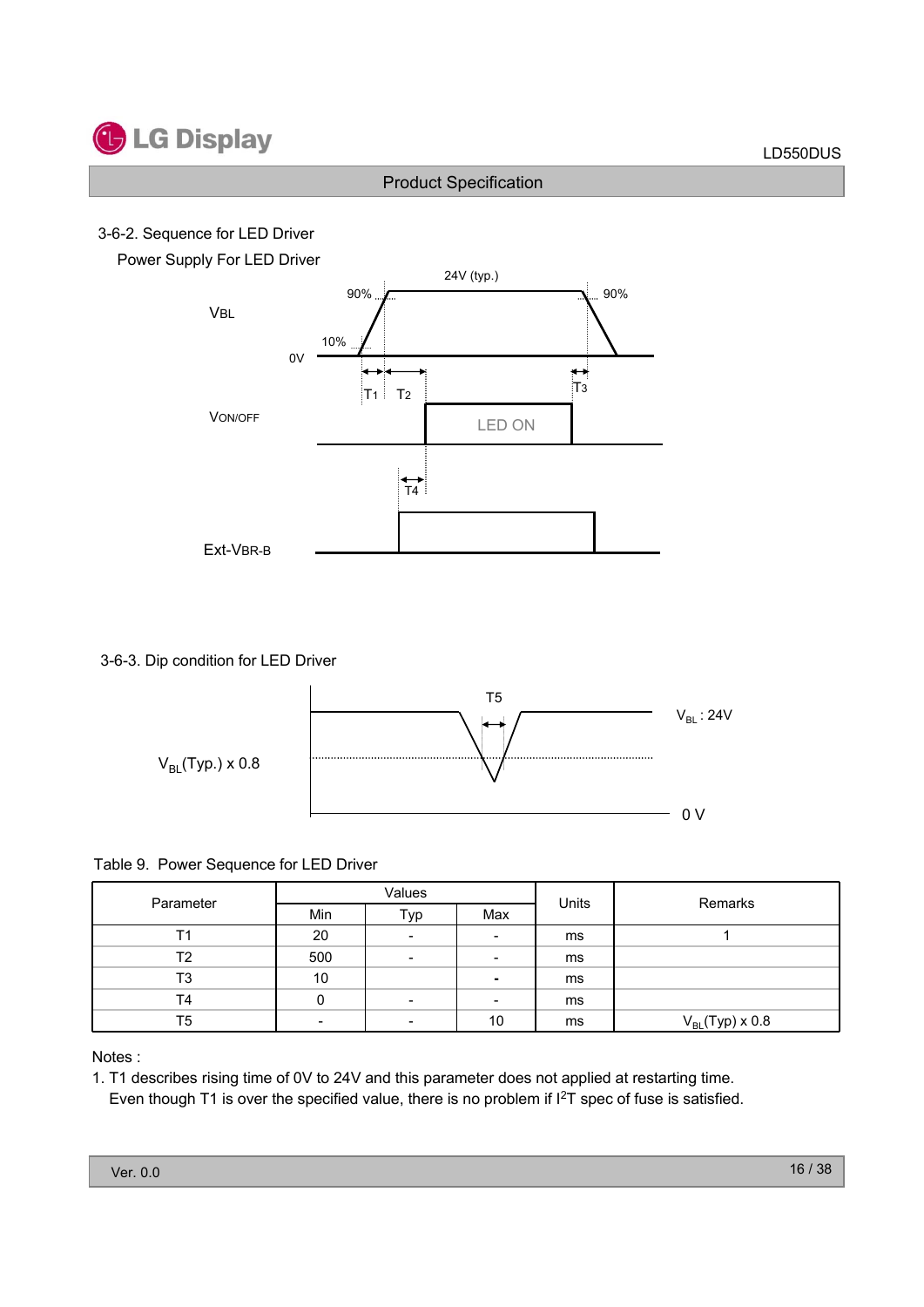

### **4. Optical Specification**

Optical characteristics are determined after the unit has been 'ON' and stable in a dark environment at  $25\pm2^{\circ}$ C. The values specified are at an approximate distance 50cm from the LCD surface at a viewing angle of  $\Phi$  and  $\theta$ equal to  $0^\circ$ .

FIG. 1 shows additional information concerning the measurement equipment and method.



**FIG. 1 Optical Characteristic Measurement Equipment and Method**

Table 10. OPTICAL CHARACTERISTICS

Ta=  $25\pm2^{\circ}$ C, V<sub>LCD</sub>=12.0V, fv=60Hz, Dclk=74.25MHz, ExtVBR-B=100%

|                          |                               |                                |                                       |    |                          | Value                    |                          |                   |                |  |  |
|--------------------------|-------------------------------|--------------------------------|---------------------------------------|----|--------------------------|--------------------------|--------------------------|-------------------|----------------|--|--|
|                          | Parameter                     |                                | Symbol                                |    | Min                      | Typ                      | Max                      | Unit              | <b>Note</b>    |  |  |
| <b>Contrast Ratio</b>    |                               |                                | <b>CR</b>                             |    | 1000                     | 1400                     |                          |                   | 1              |  |  |
|                          |                               |                                |                                       | 2D | 360                      | 450                      |                          | cd/m <sup>2</sup> | $\overline{2}$ |  |  |
|                          | Surface Luminance, white      |                                | $L_{WH}$                              | 3D | 135                      | 170                      |                          |                   | $\overline{7}$ |  |  |
|                          | Luminance Variation           |                                | 5P<br>$\delta$ white                  |    | $\overline{\phantom{a}}$ | $\overline{\phantom{a}}$ | 1.3                      |                   | 3              |  |  |
|                          | Response Time<br>Gray-to-Gray |                                | G to G                                |    | $\qquad \qquad -$        | 10                       | 15                       | ms                | $\overline{4}$ |  |  |
|                          |                               |                                | <b>Rx</b>                             |    |                          | <b>TBD</b>               |                          |                   |                |  |  |
|                          |                               | <b>RED</b>                     | Ry                                    |    |                          | <b>TBD</b>               |                          |                   |                |  |  |
|                          |                               |                                | Gx                                    |    |                          | <b>TBD</b>               |                          |                   |                |  |  |
| <b>Color Coordinates</b> |                               | <b>GREEN</b>                   | Gy                                    |    |                          |                          | Typ                      | <b>TBD</b>        | Typ            |  |  |
| [CIE1931]                |                               | <b>BLUE</b>                    | <b>Bx</b>                             |    | $-0.03$                  | <b>TBD</b>               | $+0.03$                  |                   |                |  |  |
|                          |                               |                                | By                                    |    |                          | <b>TBD</b>               |                          |                   |                |  |  |
|                          |                               | <b>WHITE</b>                   | Wx                                    |    |                          | 0.279                    |                          |                   |                |  |  |
|                          |                               |                                | Wy                                    |    |                          | 0.292                    |                          |                   |                |  |  |
| Color Temperature        |                               |                                |                                       |    |                          | 10,000                   |                          | K                 |                |  |  |
| <b>Color Gamut</b>       |                               |                                |                                       |    |                          | 72                       |                          | $\%$              |                |  |  |
| Viewing Angle (CR>10)    |                               |                                |                                       |    |                          |                          |                          |                   |                |  |  |
|                          |                               | right( $\phi = 0^{\circ}$ )    | $\theta$ r(x axis)                    |    | 89                       | $\overline{\phantom{a}}$ |                          |                   |                |  |  |
|                          | 2D                            | left ( $\phi$ =180°)           | $\theta$ (x axis)                     |    | 89                       | $\overline{\phantom{a}}$ | $\blacksquare$           |                   |                |  |  |
| Viewing                  | (CR>10)                       | up ( $\phi = 90^\circ$ )       | $\theta u(y \text{ axis})$            |    | 89                       | $\overline{\phantom{a}}$ |                          | degree            | 5              |  |  |
| Angle                    |                               | down<br>$(\phi = 270^{\circ})$ | $\theta d(y \text{ axis})$            |    | 89                       | $\overline{\phantom{a}}$ | $\overline{\phantom{a}}$ |                   |                |  |  |
|                          | 3D<br>$(CT \le 10\%)$         | $up + down$                    | $\theta$ u (y axis)<br>$+0d$ (y axis) |    | <b>TBD</b>               | 30                       |                          | degree            | $\overline{7}$ |  |  |
| 3D Crosstalk             |                               |                                | 3D C/T                                |    |                          | $\mathbf{1}$             | 3                        | $\%$              |                |  |  |
| Gray Scale               |                               |                                |                                       |    | $\overline{\phantom{a}}$ | $\blacksquare$           | $\overline{\phantom{a}}$ |                   | $\overline{7}$ |  |  |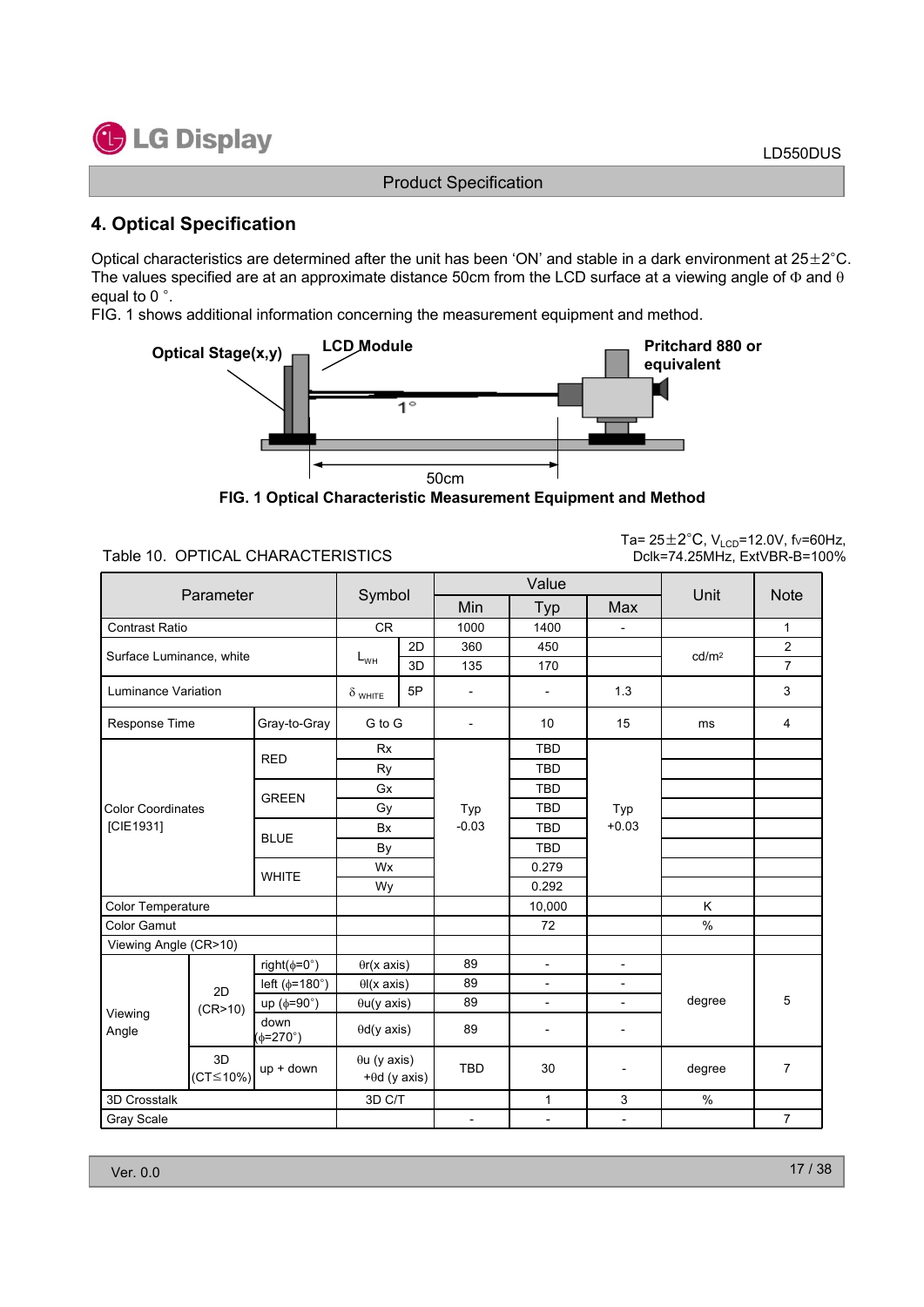

Note : 1. Contrast Ratio(CR) is defined mathematically as :

Contrast Ratio = Surface Luminance with all white pixels Contrast Ratio = Surface Luminance with all black pixels

It is measured at center 1-point.

- 2. Surface luminance is determined after the unit has been 'ON' and 1 Hour after lighting the backlight in a dark environment at  $25\pm2^{\circ}$ C. Surface luminance is the luminance value at center 1-point across the LCD surface 50cm from the surface with all pixels displaying white. For more information see the FIG. 2.
- 3. The variation in surface luminance,  $\delta$  WHITE is defined as :  $\delta$  WHITE(5P) = Maximum(L<sub>on1</sub>,L<sub>on2</sub>, L<sub>on3</sub>, L<sub>on4</sub>, L<sub>on5</sub>) / Minimum(L<sub>on1</sub>,L<sub>on2</sub>, L<sub>on3</sub>, L<sub>on4</sub>, L<sub>on5</sub>) Where  $\mathsf{L}_{\mathsf{on}1}$  to  $\mathsf{L}_{\mathsf{on}5}$  are the luminance with all pixels displaying white at 5 locations . For more information, see the FIG. 2.
- 4. Response time is the time required for the display to transit from  $G(N)$  to  $G(M)$  (Rise Time,  $Tr_{R}$ ) and from G(M) to G(N) (Decay Time,  $Tr_D$ ). For additional information see the FIG. 3. (N<M)
	- G to G Spec stands for average value of all measured points. Photo Detector: RD-80S / Field: 2°
- 5. Viewing angle is the angle at which the contrast ratio is greater than 10. The angles are determined for the horizontal or x axis and the vertical or y axis with respect to the z axis which is normal to the LCD module surface. For more information, see the FIG. 4.
- 6. 3D performance specification is expressed by 3D luminance, 3D Crosstalk and 3D viewing angle. 3D luminance and 3D crosstalk is measured at center 1-point. For more information, see the FIG 5~8.
- 7. Gray scale specification Gamma Value is approximately 2.2. For more information, see the Table 11.

| Gray Level     | Luminance [%] (Typ.) |
|----------------|----------------------|
| L <sub>0</sub> | 0.07                 |
| L63            | 0.27                 |
| L127           | 1.04                 |
| L191           | 2.49                 |
| L255           | 4.68                 |
| L319           | 7.66                 |
| L383           | 11.5                 |
| L447           | 16.1                 |
| L511           | 21.6                 |
| L575           | 28.1                 |
| L639           | 35.4                 |
| L703           | 43.7                 |
| L767           | 53.0                 |
| L831           | 63.2                 |
| L895           | 74.5                 |
| L959           | 86.7                 |
| L1023          | 100                  |

#### Table 11. GRAY SCALE SPECIFICATION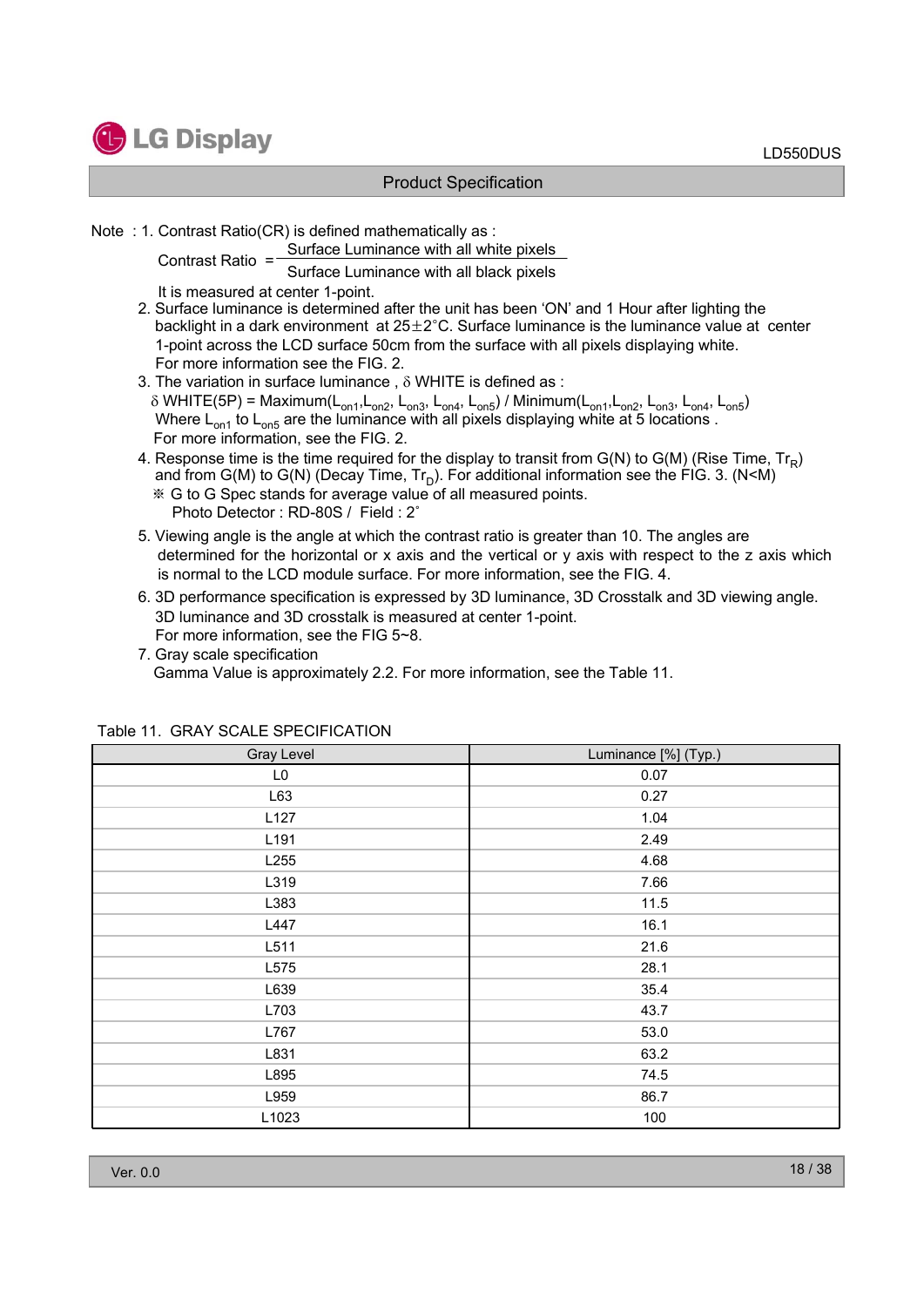





**FIG. 2 5 Points for Luminance Measure**

Response time is defined as the following figure and shall be measured by switching the input signal for "Gray(N)" and "Gray(M)".



**FIG. 3 Response Time**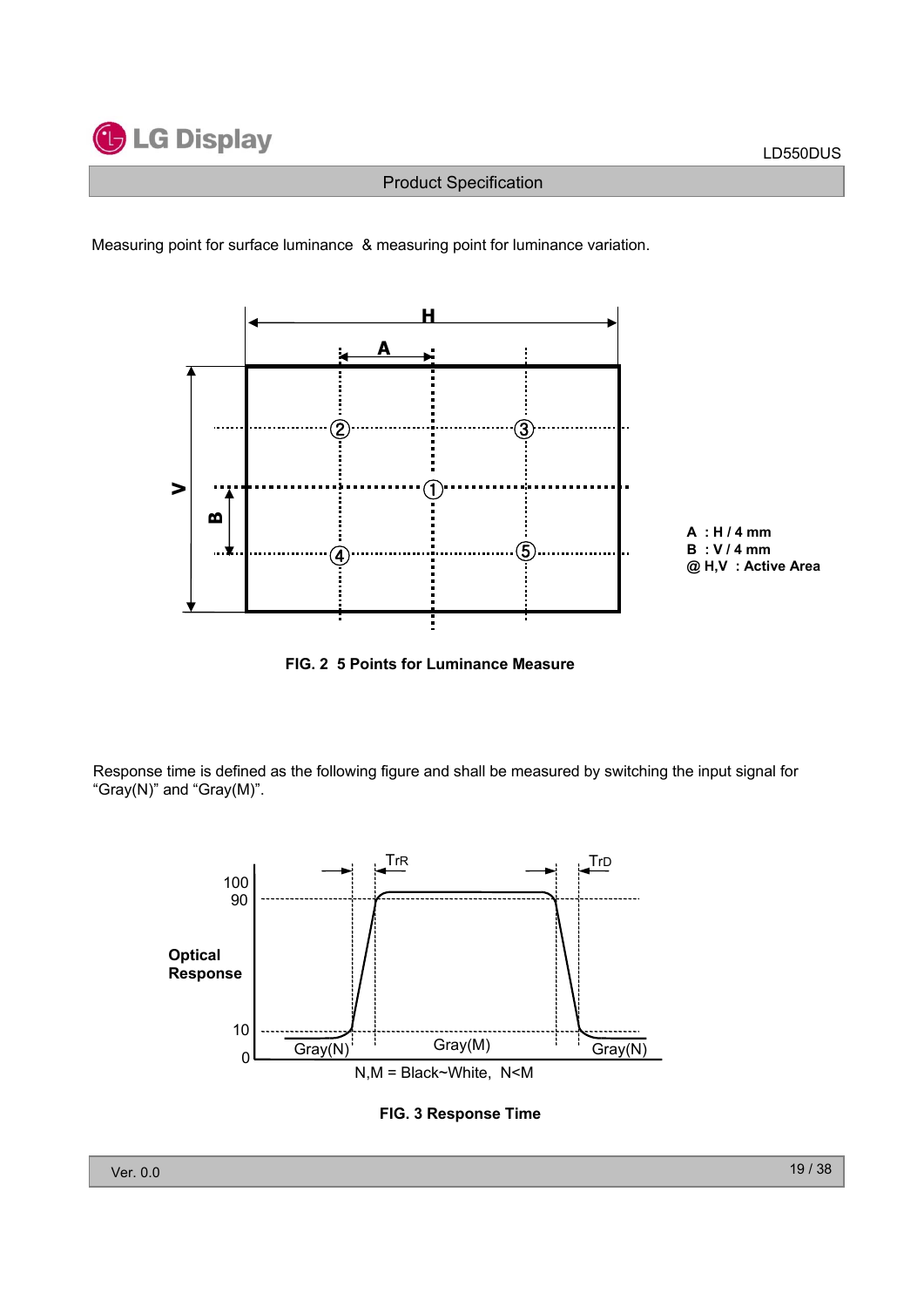

### Dimension of viewing angle range



**FIG. 4 Viewing Angle**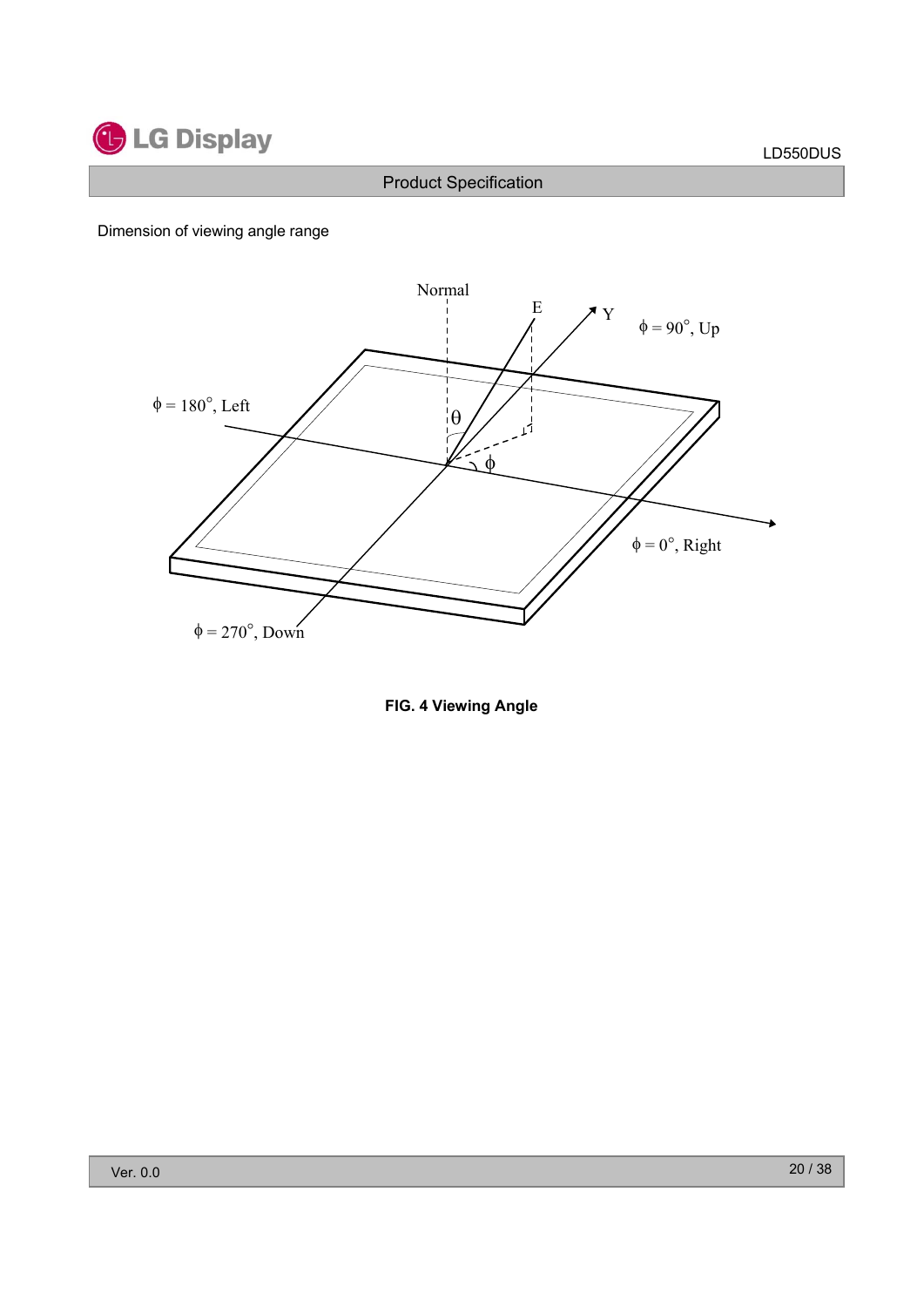



In order to measure 3D luminance, 3D crosstalk and 3D viewing angle, it need to be prepared as below;

### 1) Measurement configuration

4-Test pattern images. Refer to FIG 8.

- -. LW-RW : White for left and right eye
- -. LW-RB : White for left eye and Black for right eye
- -. LB-RW : Black for left eye and white for right eye
- -. LB-RB : Black for left eye and right eye

Image files where black and white lines are displayed on even or odd lines.

Luminance measurement system (LMS) with narrow FOV (field of view) is used. Refer to FIG 1.

2) Positioning Eyeglass (refer to appendix-VIII for standard specification of eyeglass) Find angle of minimum transmittance.

This value would be provided beforehand or measured by the following steps;

- (i) Test image (LB-RW) is displayed.
- (ii) Left eyeglass are placed in front of LMS and luminance is measured,

rotating right eyeglass such as FIG 7. The notation for luminance measurement is "Lum(LE, LB-RW,1)". (iii) Find the angle where luminance is minimum.

\* Following measurements should be performed at the angle of minimum transmittance of eyeglass.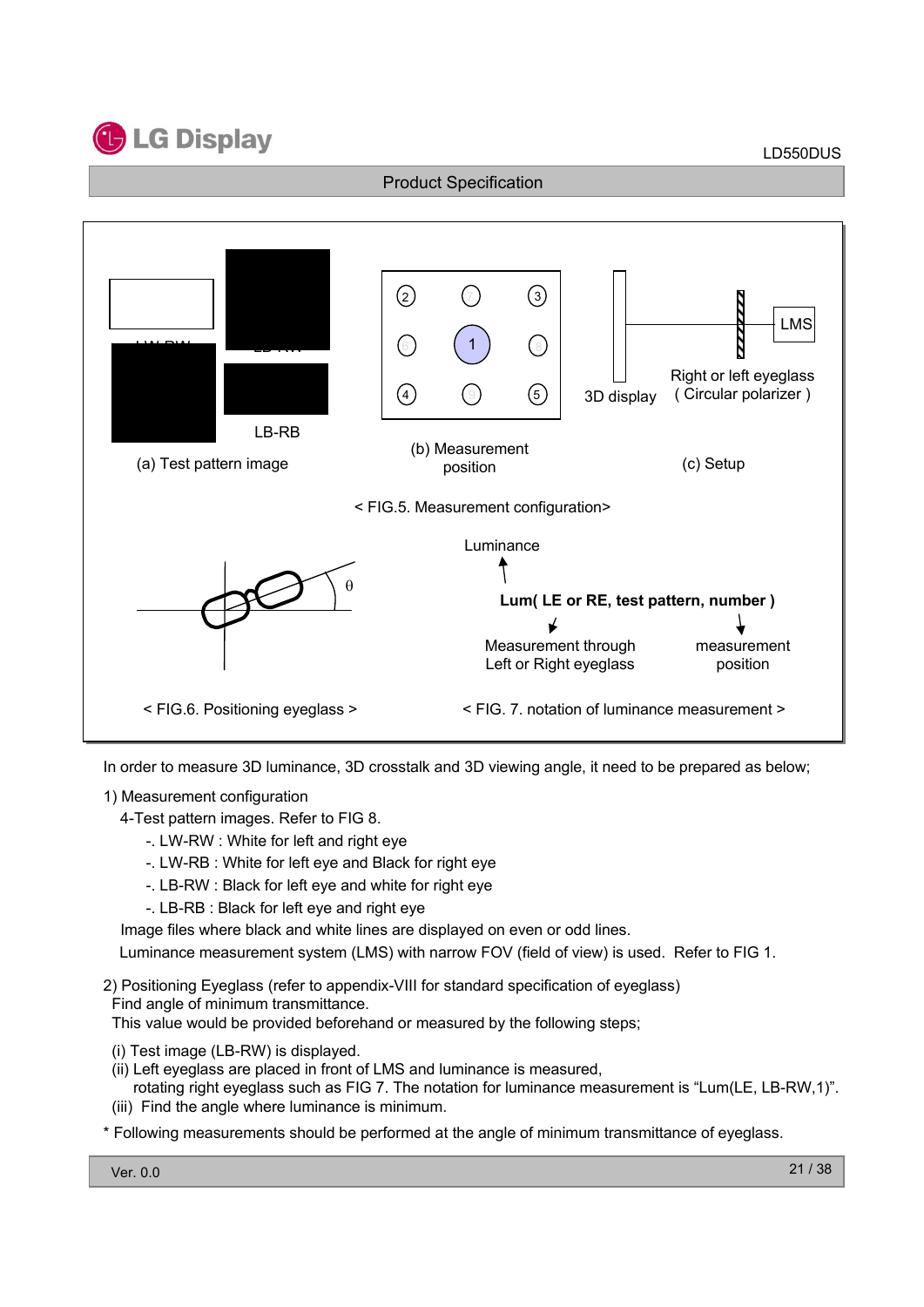

- 3) Measurement of 3D luminance
	- (i) Test image ( LW-RW ) is displayed.
	- (ii) Left or right eyeglass are placed in front of LMS successively and luminance is measured at center 1 point where the notation for luminance measurement is "Lum(LE, LW-RW,1)" or "Lum(RE, LW-RW,1).
- 4) Measurement of 3D crosstalk
	- (i) Test image ( LB-RW, LW-RB and LB-RB ) is displayed.
	- (ii) Right or left eyeglass are placed in front of LMS successively and luminance is measured for position 1. with rotating LMS or sample vertically.

or Lum(LE, LB-RW,1) - Lum(LE, LB-RB,1) Lum(LE, LW-RB,1) - Lum(LE, LB-RB,1) Lum(RE, LW-RB,1) - Lum(RE, LB-RB,1) Lum(RE, LB-RW,1) - Lum(RE, LB-RB,1)

5) Measurement of 3D Viewing Angle

3D viewing angle is the angle at which the 3D crosstalk is under 10%. The angles are determined for the vertical or y axis with respect to the z axis which is normal to the LCD module surface and measured for position 1. For more information , see the Fig 9

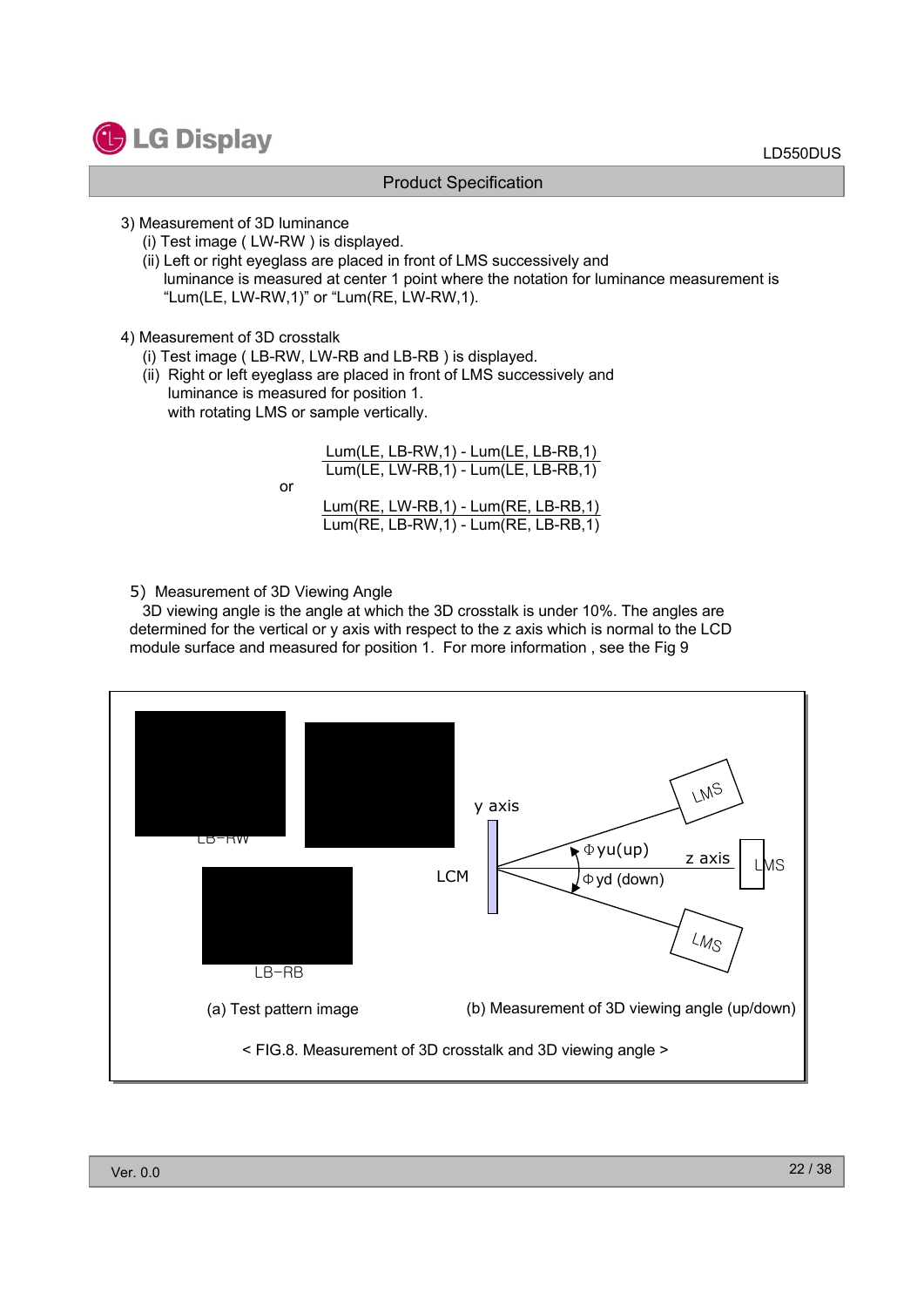

### **5. Mechanical Characteristics**

Table 12 provides general mechanical characteristics.

| Item                     |            | Value                            |  |  |
|--------------------------|------------|----------------------------------|--|--|
|                          | Horizontal | 1215.2 mm                        |  |  |
| <b>Outline Dimension</b> | Vertical   | 686.0 mm                         |  |  |
|                          | Depth      | 55.0 mm                          |  |  |
|                          | Horizontal | 1209.9 mm                        |  |  |
| Bezel Area               | Vertical   | 680.7 mm                         |  |  |
|                          | Horizontal | 1209.6 mm                        |  |  |
| Active Display Area      | Vertical   | 680.4 mm                         |  |  |
| Weight                   |            | 18,500 g (Typ.), 19,500 g (Max.) |  |  |

Note : Please refer to a mechanic drawing in terms of tolerance at the next page.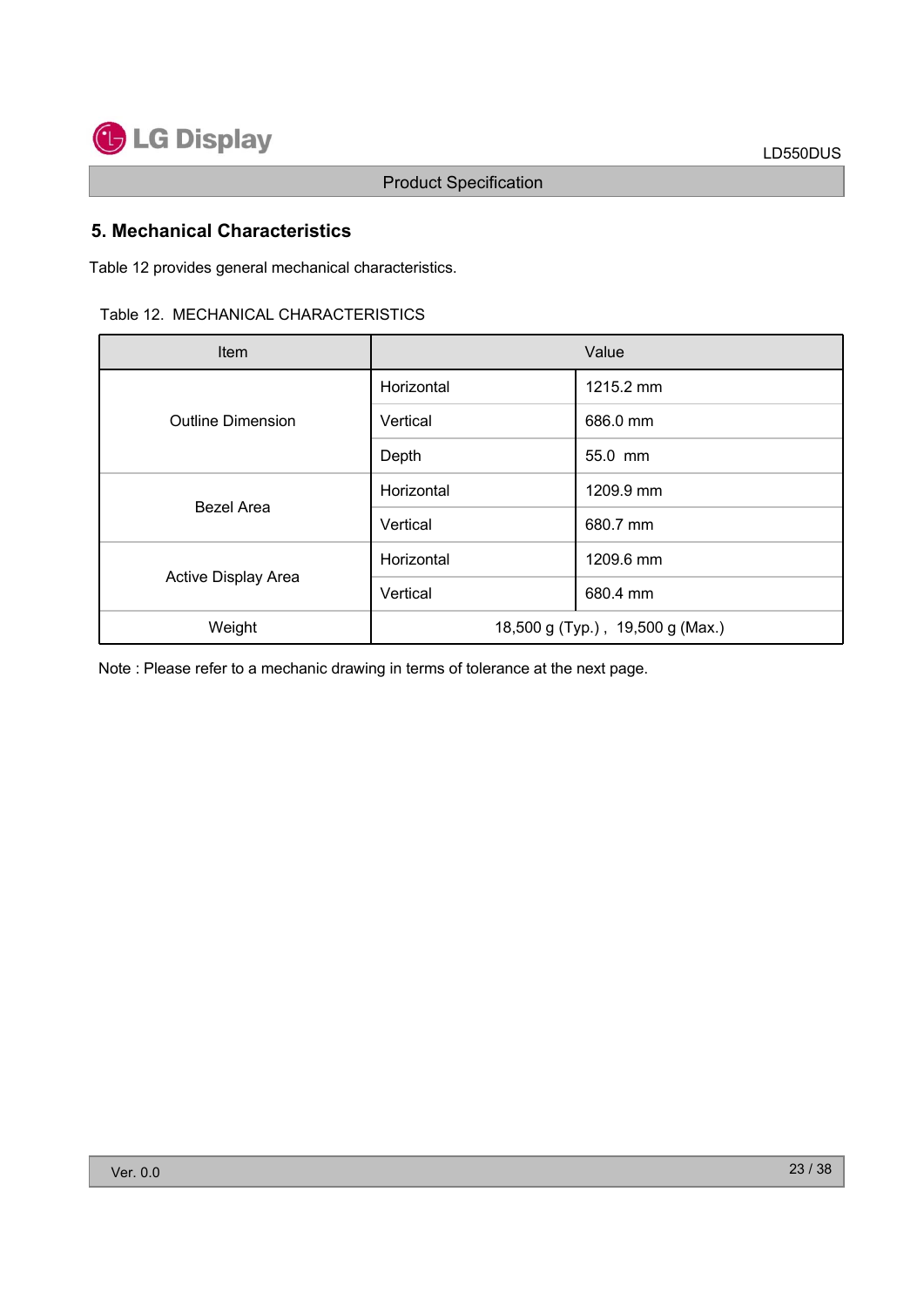

### [ FRONT VIEW ]

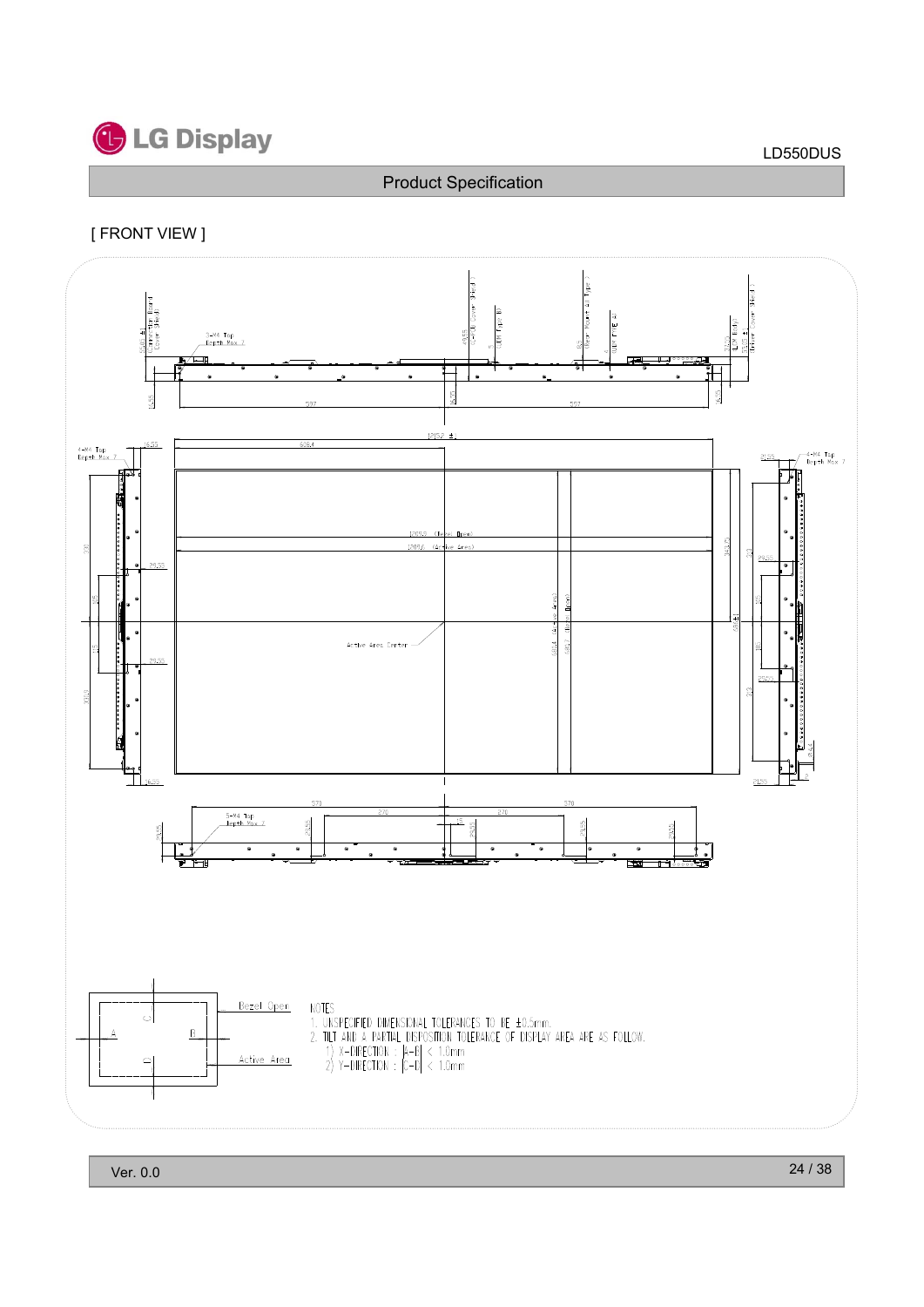

#### <REAR VIEW>

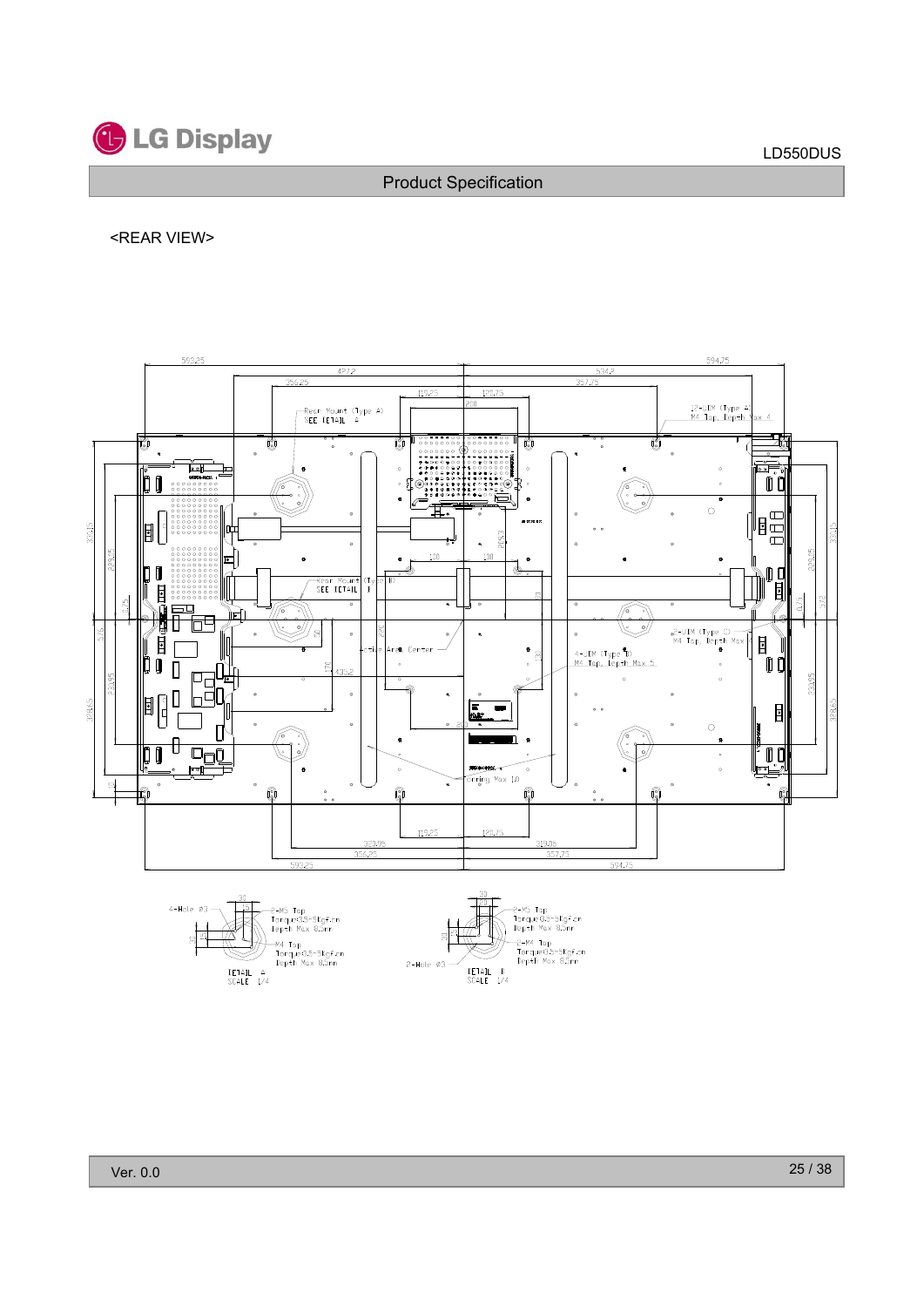

### **6. Reliability**

Table 13. ENVIRONMENT TEST CONDITION

| No.            | <b>Test Item</b>                         | <b>Condition</b>                                                                                                           |
|----------------|------------------------------------------|----------------------------------------------------------------------------------------------------------------------------|
| 1              | High temperature storage test            | Ta= $60^{\circ}$ C, 240h                                                                                                   |
| 2              | Low temperature storage test             | Ta= $-20^{\circ}$ C 240h                                                                                                   |
| 3              | High temperature operation test          | Ta= 50°C 50%RH 240h                                                                                                        |
| 4              | Low temperature operation test           | $Ta = 0^{\circ}C$<br>240h                                                                                                  |
| 5              | Vibration test<br>(non-operating)        | Wave form: random<br>Vibration level: 0.5 Grms<br>Bandwidth: 10-300Hz<br>Duration: X, Y, Z, 10min<br>One LCM one direction |
| 6              | Shock test<br>(non-operating)            | Shock level: 10 Grms<br>Waveform: half sine wave, 15ms<br>Direction : $\pm$ X, $\pm$ Y, $\pm$ Z<br>One time each direction |
| $\overline{7}$ | Humidity condition Operation             | Ta= 40 °C, 90%RH                                                                                                           |
| 8              | Altitude operating<br>storage / shipment | $0 - 15,000$ ft<br>$0 - 40,000$ ft                                                                                         |

Note : Before and after Reliability test, LCM should be operated with normal function.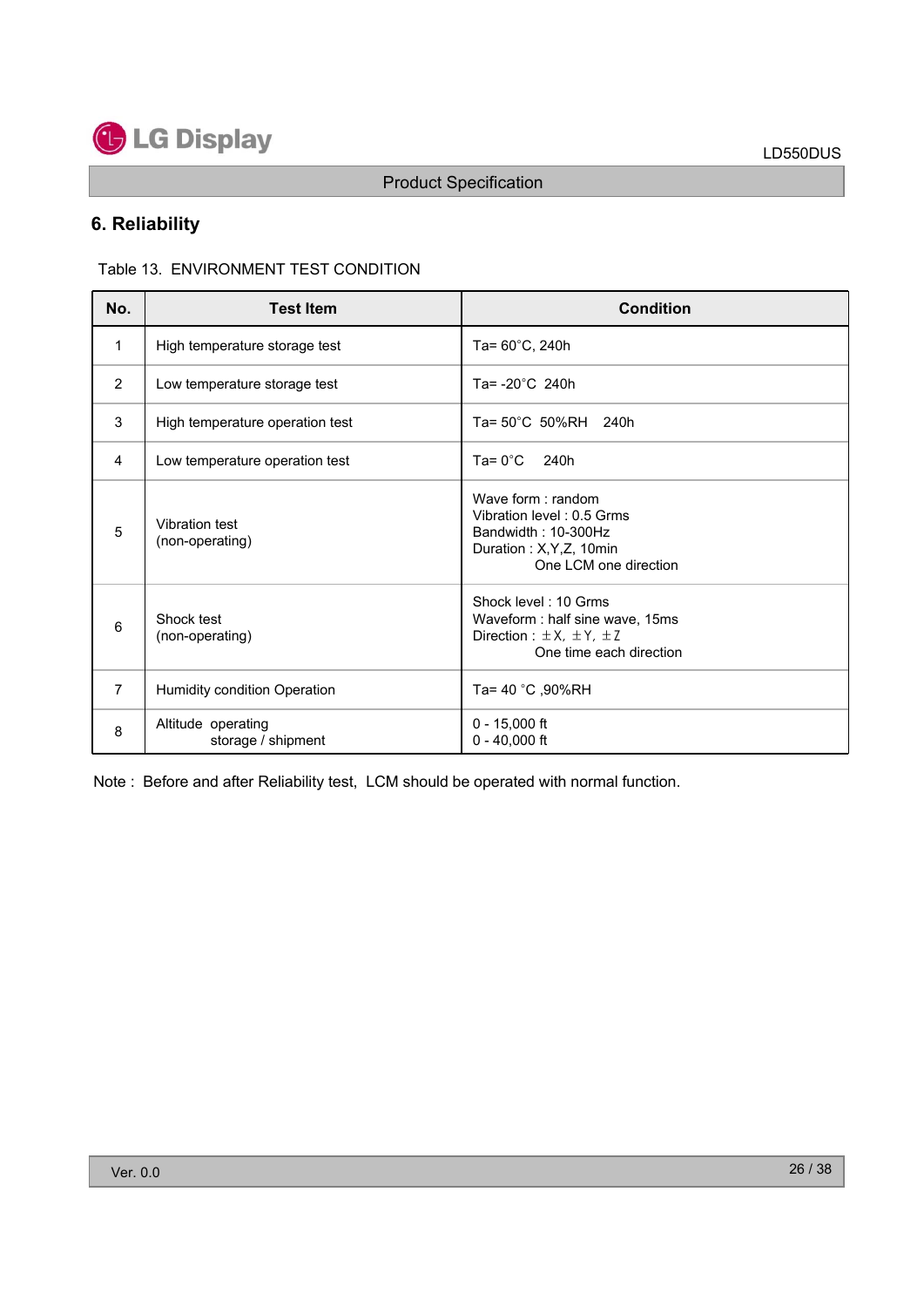

### **7. International Standards**

### **7-1. Safety**

- a) UL 60950-1, Underwriters Laboratories Inc. Information Technology Equipment - Safety - Part 1 : General Requirements.
- b) CAN/CSA C22.2 No.60950-1-07, Canadian Standards Association. Information Technology Equipment - Safety - Part 1 : General Requirements.
- c) EN 60950-1, European Committee for Electrotechnical Standardization (CENELEC). Information Technology Equipment - Safety - Part 1 : General Requirements.
- d) IEC 60950-1, The International Electrotechnical Commission (IEC). Information Technology Equipment - Safety - Part 1 : General Requirements. (Including report of IEC60825-1:2001 clause 8 and clause 9)

#### **Notes**

1. Laser (LED Backlight) Information

Class 1M LED Product IEC60825-1 : 2001 Embedded LED Power (Class1M)

- 2. Caution
	- : LED inside.

Class 1M laser (LEDs) radiation when open. Do not open while operating.

### **7-2. EMC**

- a) ANSI C63.4 "American National Standard for Methods of Measurement of Radio-Noise Emissions from Low-Voltage Electrical and Electronic Equipment in the Range of 9 kHz to 40 GHz." American National Standards Institute (ANSI), 2003.
- b) CISPR 22 "Information technology equipment Radio disturbance characteristics Limit and methods of measurement." International Special Committee on Radio Interference (CISPR), 2005.
- c) CISPR 13 "Sound and television broadcast receivers and associated equipment Radio disturbance characteristics – Limits and method of measurement." International Special Committee on Radio Interference (CISPR), 2006.

### **7-3. Environment**

a) RoHS, Directive 2002/95/EC of the European Parliament and of the council of 27th January 2003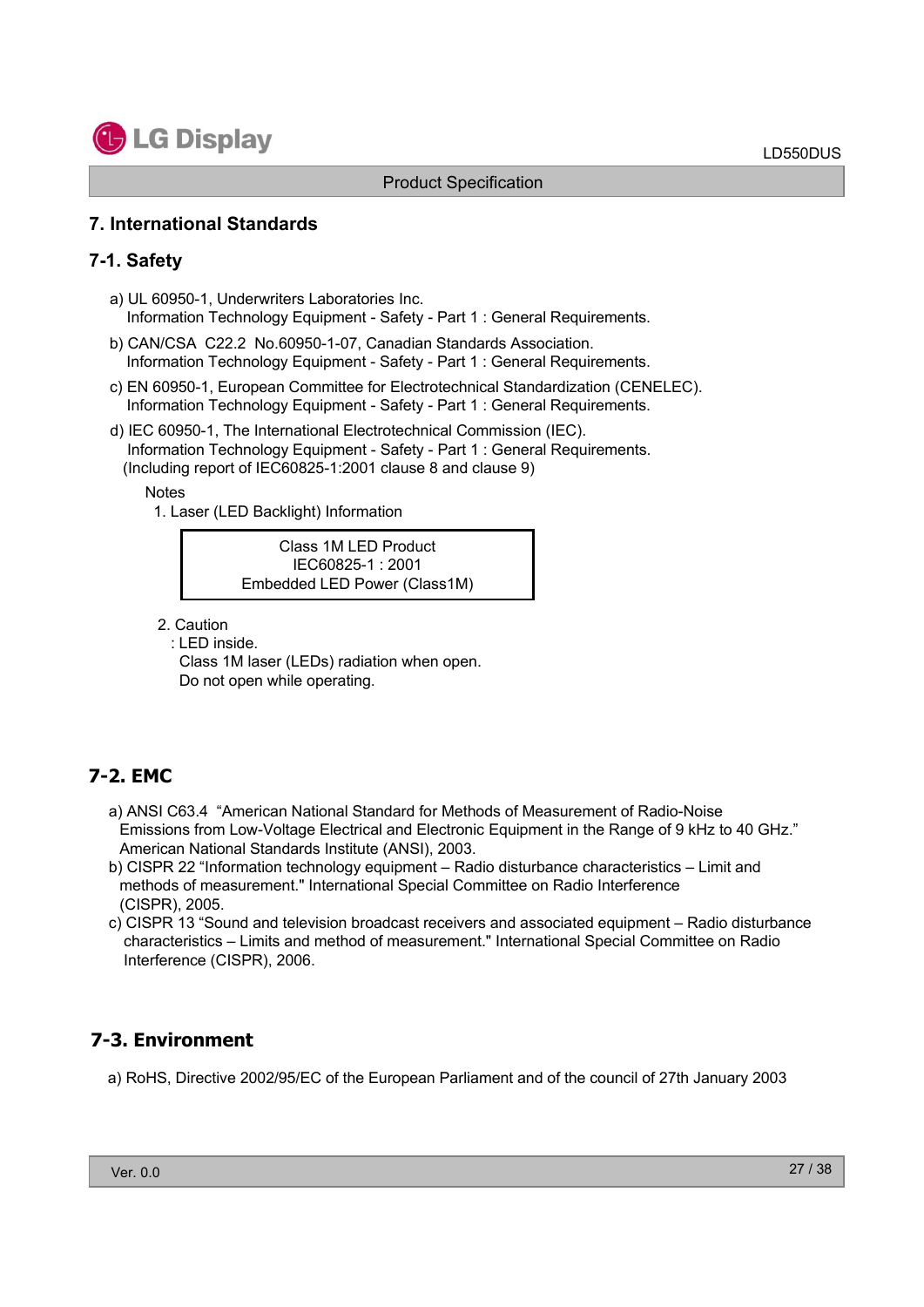

### **8. Packing**

### **8-1. Information of LCM Label**

a) Lot Mark



#### **Note**

#### 1. YEAR

| Year | 2011 | 2012 | 2013 |   | 2014   2015   2016   2017 | $\vert$ 2018 | 2019 | 2020 |
|------|------|------|------|---|---------------------------|--------------|------|------|
| Mark |      |      |      | ー |                           |              |      |      |

#### 2. MONTH

| Month | Jan | Feb | Mar | Apr | May | Jun | Jul | Aug | Sep | Oct | Nov | Dec |
|-------|-----|-----|-----|-----|-----|-----|-----|-----|-----|-----|-----|-----|
| Mark  |     |     |     |     |     |     |     |     |     |     | –   |     |

b) Location of Lot Mark

Serial No. is printed on the label. The label is attached to the backside of the LCD module. This is subject to change without prior notice.

### **8-2. Packing Form**

- a) Package quantity in one box : 10 pcs
- b) Pallet Assy Size : 1440mm(W) X 1140mm(D) X 950mm(H)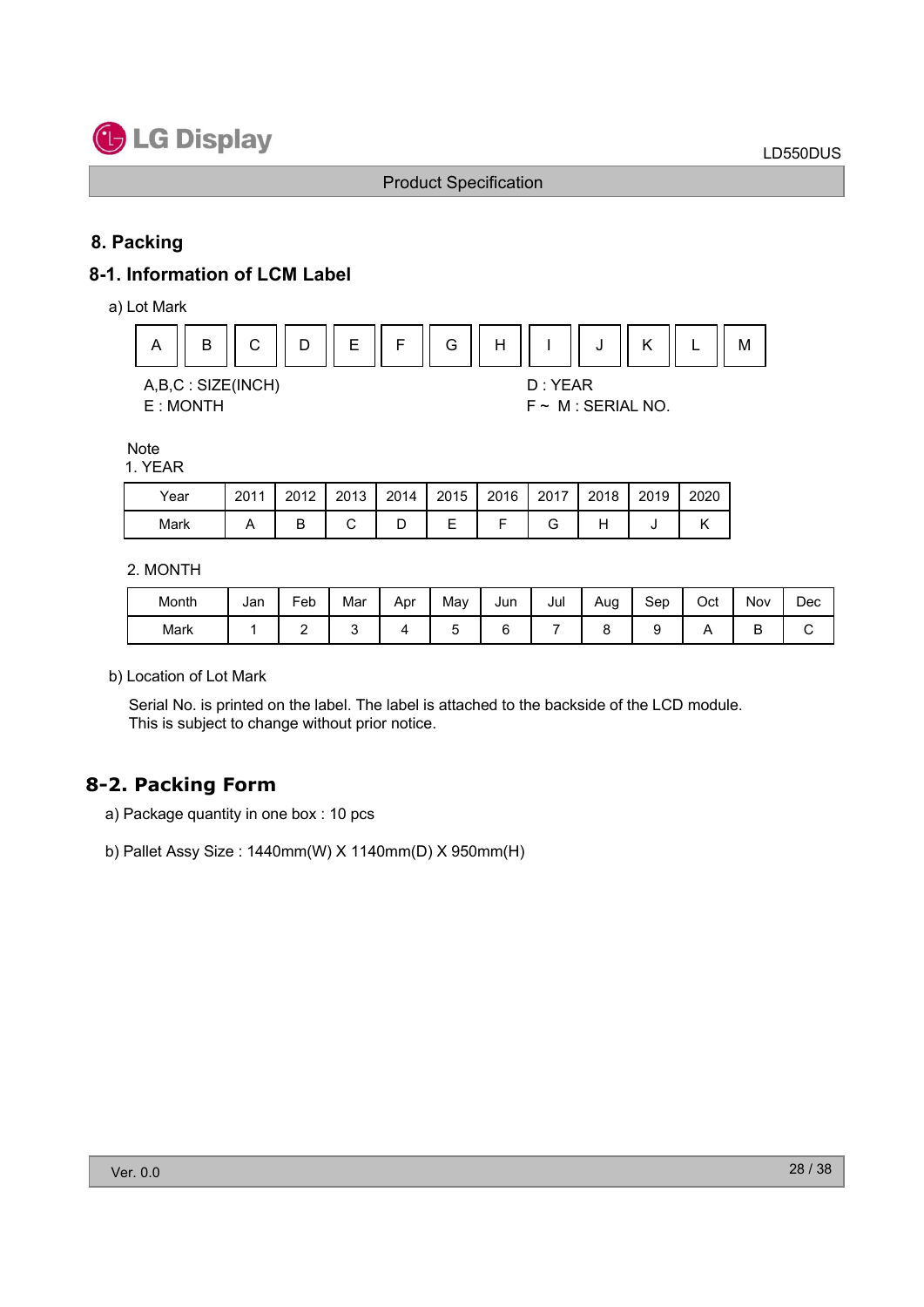

#### **9. Precautions**

Please pay attention to the followings when you use this TFT LCD module.

#### **9-1. Mounting Precautions**

- (1) You must mount a module using specified mounting holes (Details refer to the drawings).
- (2) You should consider the mounting structure so that uneven force (ex. Twisted stress) is not applied to the module. And the case on which a module is mounted should have sufficient strength so that external force is not transmitted directly to the module.
- (3) Please attach the surface transparent protective plate to the surface in order to protect the polarizer. Transparent protective plate should have sufficient strength in order to the resist external force.
- (4) You should adopt radiation structure to satisfy the temperature specification.
- (5) Acetic acid type and chlorine type materials for the cover case are not desirable because the former generates corrosive gas of attacking the polarizer at high temperature and the latter causes circuit break by electro-chemical reaction.
- (6) Do not touch, push or rub the exposed polarizers with glass, tweezers or anything harder than HB pencil lead. And please do not rub with dust clothes with chemical treatment. Do not touch the surface of polarizer for bare hand or greasy cloth.(Some cosmetics are detrimental to the polarizer.)
- (7) When the surface becomes dusty, please wipe gently with absorbent cotton or other soft materials like chamois soaks with petroleum benzine. Normal-hexane is recommended for cleaning the adhesives used to attach front / rear polarizers. Do not use acetone, toluene and alcohol because they cause chemical damage to the polarizer.
- (8) Wipe off saliva or water drops as soon as possible. Their long time contact with polarizer causes deformations and color fading.
- (9) Do not open the case because inside circuits do not have sufficient strength.

### **9-2. Operating Precautions**

- (1) The spike noise causes the mis-operation of circuits. It should be lower than following voltage :  $V=\pm 200$ mV(Over and under shoot voltage)
- (2) Response time depends on the temperature.(In lower temperature, it becomes longer.)
- (3) Brightness depends on the temperature. (In lower temperature, it becomes lower.) And in lower temperature, response time(required time that brightness is stable after turned on) becomes longer
- (4) Be careful for condensation at sudden temperature change.Condensation makes damage to polarizer or electrical contacted parts. And after fading condensation, smear or spot will occur.
- (5) When fixed patterns are displayed for a long time, remnant image is likely to occur.
- (6) Module has high frequency circuits. Sufficient suppression to the electromagnetic interference shall be done by system manufacturers. Grounding and shielding methods may be important to minimized the interference.
- (7) Please do not give any mechanical and/or acoustical impact to LCM. Otherwise, LCM can't be operated its full characteristics perfectly.
- (8) A screw which is fastened up the steels should be a machine screw. (if not, it can causes conductive particles and deal LCM a fatal blow)
- (9) Please do not set LCD on its edge.
- (10) The conductive material and signal cables are kept away from LED driver inductor to prevent abnormal display, sound noise and temperature rising.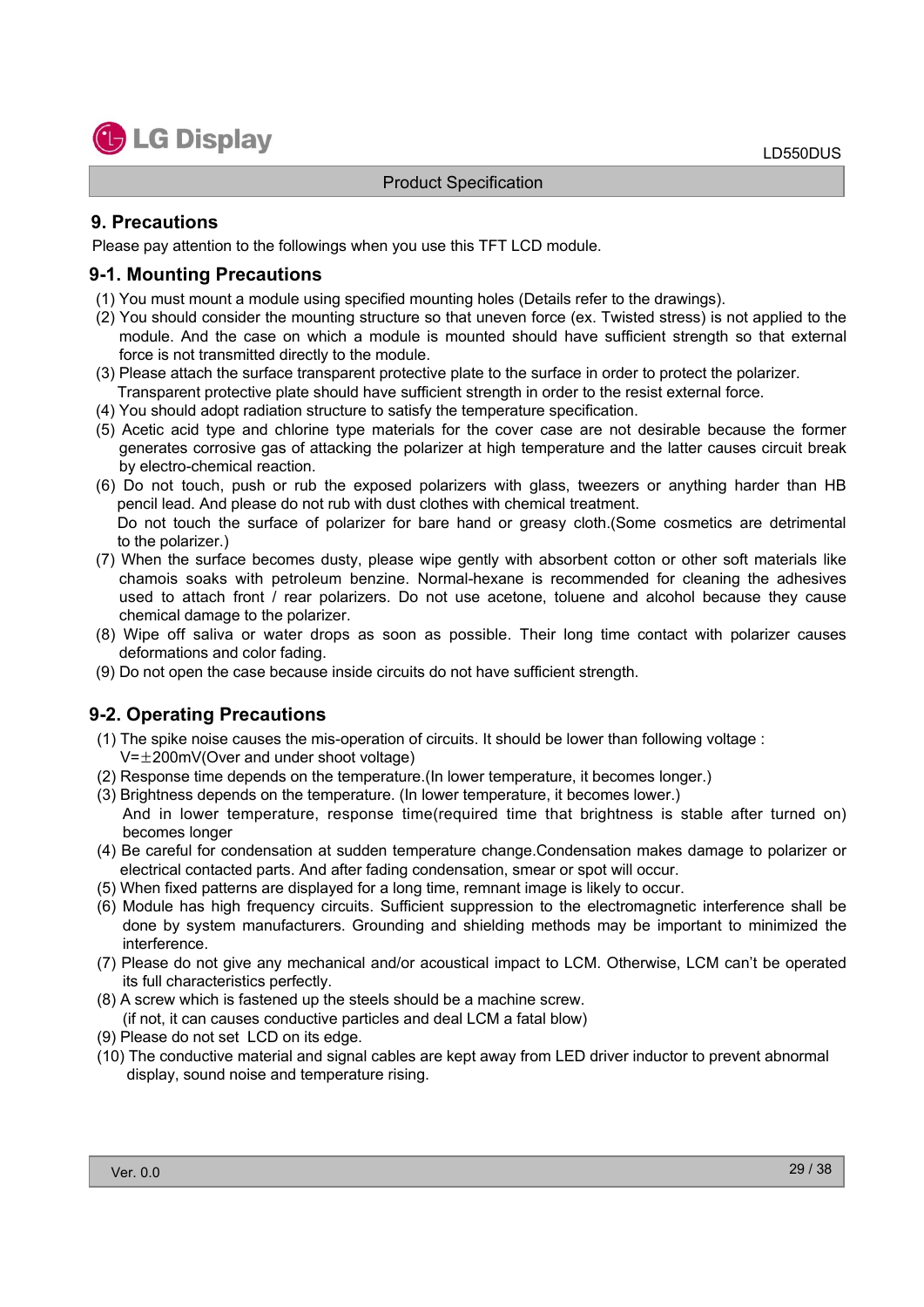### **9-3. Electrostatic Discharge Control**

Since a module is composed of electronic circuits, it is not strong to electrostatic discharge. Make certain that treatment persons are connected to ground through wrist band etc. And don't touch interface pin directly.

### **9-4. Precautions for Strong Light Exposure**

Strong light exposure causes degradation of polarizer and color filter.

### **9-5. Storage**

When storing modules as spares for a long time, the following precautions are necessary.

- (1) Store them in a dark place. Do not expose the module to sunlight or fluorescent light. Keep the temperature between 5°C and 35°C at normal humidity.
- (2) The polarizer surface should not come in contact with any other object.
- It is recommended that they be stored in the container in which they were shipped.
- (3) Storage condition is guaranteed under packing conditions.
- (4) The phase transition of Liquid Crystal in the condition of the low or high storage temperature will be recovered when the LCD module returns to the normal condition

### **9-6. Handling Precautions for Protection Film**

- (1) The protection film is attached to the bezel with a small masking tape. When the protection film is peeled off, static electricity is generated between the film and polarizer. This should be peeled off slowly and carefully by people who are electrically grounded and with well ionblown equipment or in such a condition, etc.
- (2) When the module with protection film attached is stored for a long time, sometimes there remains a very small amount of glue still on the bezel after the protection film is peeled off.
- (3) You can remove the glue easily. When the glue remains on the bezel surface or its vestige is recognized, please wipe them off with absorbent cotton waste or other soft material like chamois soaked with normalhexane.

### **9-7. Appropriate Condition for Public Display**

- Generally large-sized LCD modules are designed for consumer applications (TV).

Accordingly, a long-term display like in Public Display (PD) application, can cause uneven display including image sticking. To optimize module's lifetime and function, several operating usages are required.

#### (1)The LCD product should be operated under normal conditions.

Normal condition is defined as below;

- Temperature :  $5 \sim 40$   $\degree$ C
- Display pattern : continually changing pattern (Not stationary)
- (2) If the product will be used in extreme conditions such as high temperature, display patterns or operation time etc..,

It is strongly recommended to contact LGD for Qualification engineering advice. Otherwise, its reliability and function may not be guaranteed. Extreme conditions are commonly found at Airports, Transit Stations, Banks, Stock market, and Controlling systems. The LCD product should be applied by global standard environment. (refer to ETSI EN 300, IEC 60721).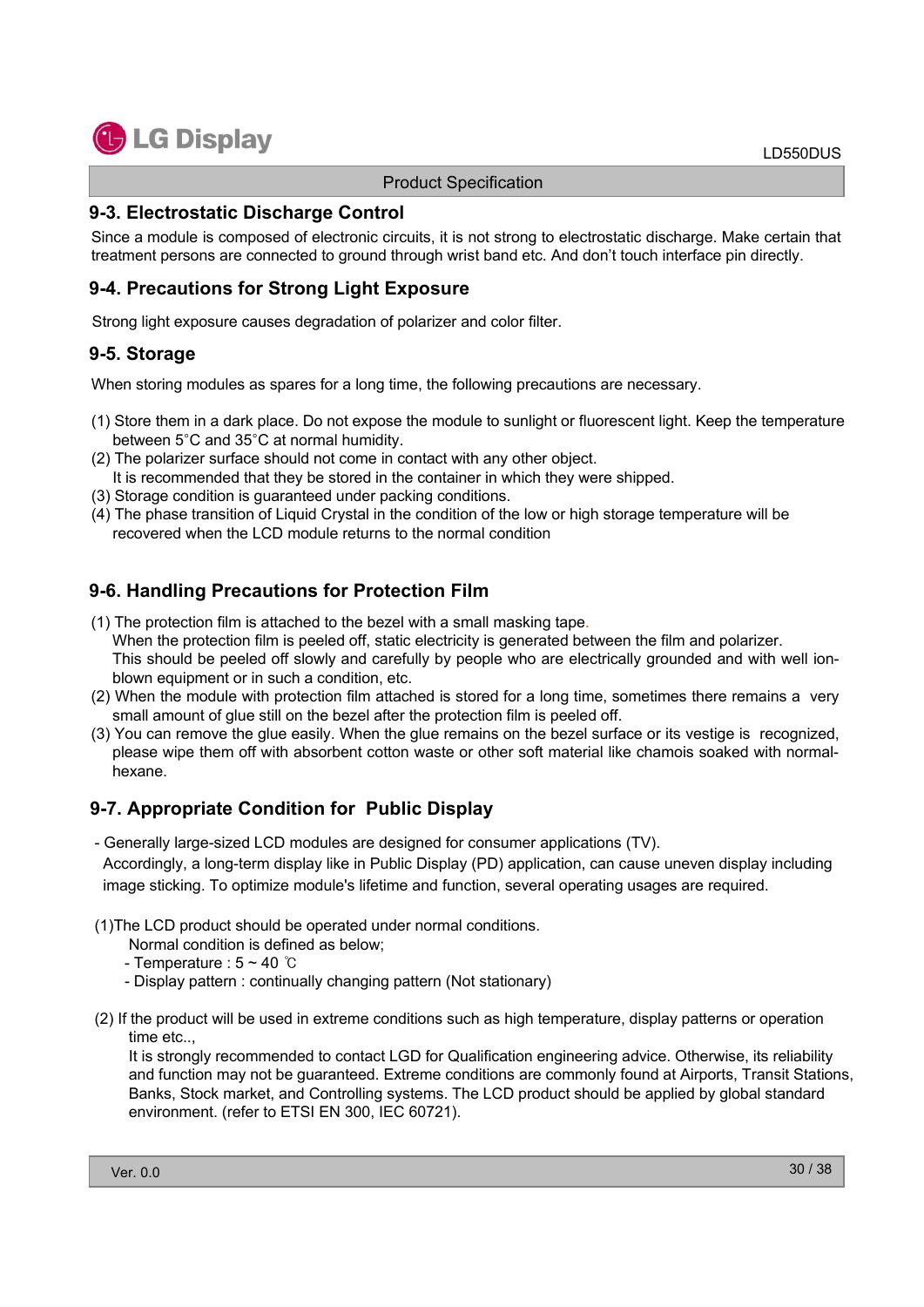

- 3. Operating usages to protect against image sticking due to long-term static display
- a. Suitable operating time: under 18 hours a day.
- b. Static information display recommended to use with moving image.
	- Cycling display between 5 minutes' information(static) display and 10 seconds' moving image.
- c. Background and character (image) color change
	- Use different colors for background and character, respectively.
	- Change colors themselves periodically.
- d. Avoid combination of background and character with large different luminance.
- 1) Abnormal condition just means conditions except normal condition.
- 2) Black image or moving image is strongly recommended as a screen save.
- 4. Lifetime in this spec. is guaranteed only when PD is used according to operating usages.
- 5. Module should be turned clockwise based on front view when used in portrait mode.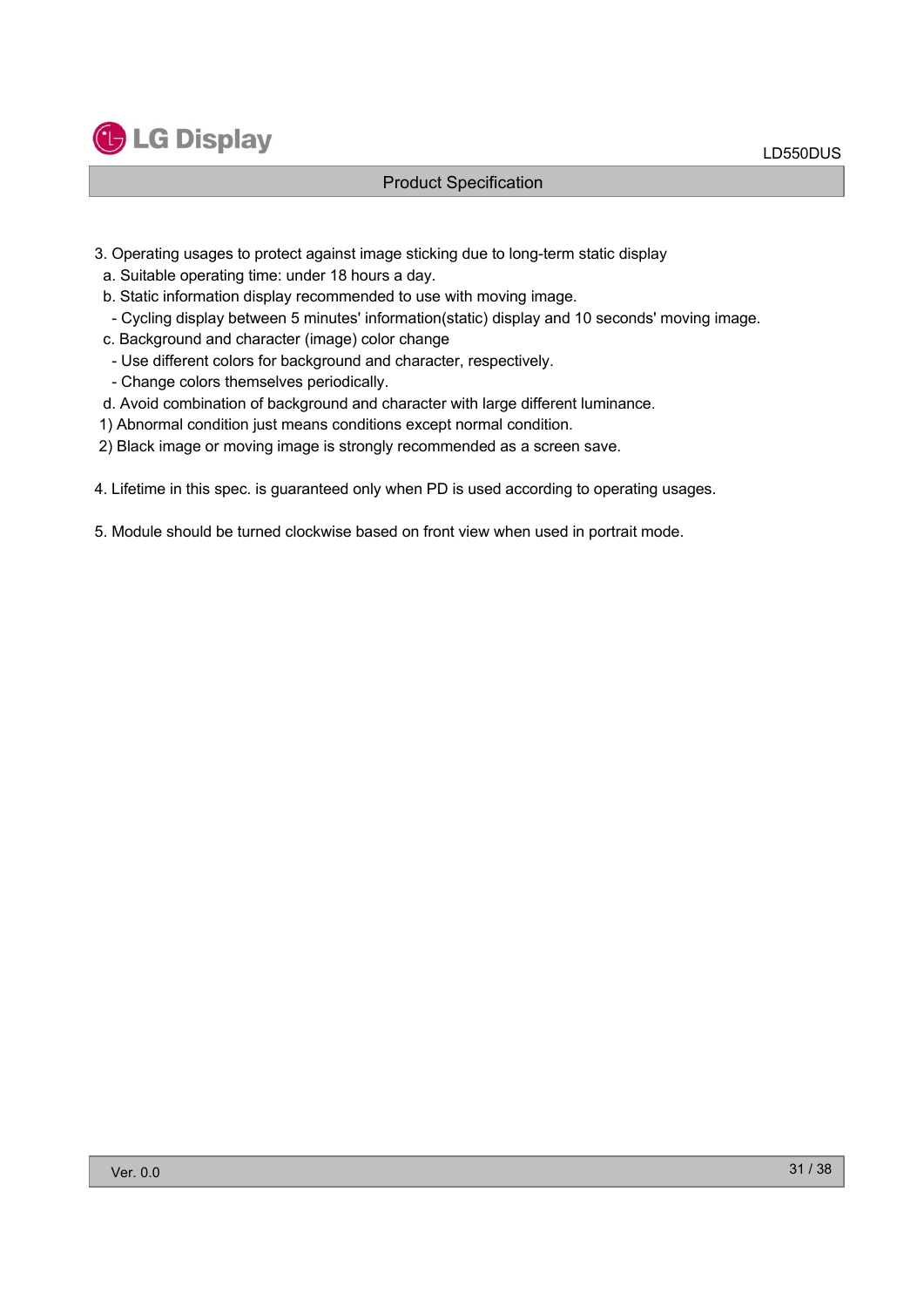

### **# APPENDIX-I-1**

■ Required signal assignment for Flat Link (Thine : THC63LVD103) Transmitter(Pin7="L or NC")

| <b>Host System</b> |                         | <b>THC63LVD103</b><br>or Compatible |                 |                |                       |                   |
|--------------------|-------------------------|-------------------------------------|-----------------|----------------|-----------------------|-------------------|
| <b>30 Bit</b>      |                         |                                     |                 |                |                       |                   |
| RED <sub>0</sub>   | 33                      |                                     |                 |                |                       | <b>Timing</b>     |
| RED <sub>1</sub>   | 34                      |                                     |                 | FI-RE51S-HF    |                       | <b>Controller</b> |
| RED <sub>2</sub>   | 35                      |                                     |                 |                |                       |                   |
| RED <sub>3</sub>   | 36                      |                                     | 40              | 12             |                       | <b>ROON</b>       |
| RED4               | 37                      | TA1-TA1+                            | 39              | 13             | $\frac{100\Omega}{5}$ | <b>RO0P</b>       |
| RED <sub>5</sub>   | 38                      | TB1-/TB1+                           | 38              | 14             | $\frac{100\Omega}{5}$ | RO <sub>1</sub> N |
| RED <sub>6</sub>   | 59                      |                                     | 37              | 15             |                       | RO <sub>1</sub> P |
| RED7               | 61                      | TC1-/TC1+                           | 36              | 16             | $\frac{100\Omega}{5}$ | RO <sub>2N</sub>  |
| RED <sub>8</sub>   | $\overline{\mathbf{4}}$ |                                     | 35<br>33        | 17             |                       | RO <sub>2</sub> P |
| RED9               | 5                       | TCLK1-                              | 32              | 19             | $\frac{100\Omega}{5}$ | <b>ROCLKN</b>     |
| <b>GREEN0</b>      | 40                      | TCLK1+                              | 30              | 20             |                       | <b>ROCLKP</b>     |
| GREEN1             | 41                      | $TD1 - TDI +$                       | 29              | 22             | $\frac{100\Omega}{5}$ | RO3N<br>RO3P      |
| GREEN <sub>2</sub> | 42                      |                                     | 28              | 23<br>24       |                       | RO <sub>4</sub> N |
| GREEN3             | 44                      | $TE1 - TE1 +$                       | 27              | 25             | <u>100Ω ≶</u>         | RO <sub>4</sub> P |
| GREEN4             | 45                      |                                     |                 |                |                       |                   |
| GREEN5             | 46                      |                                     | 24              | 28             |                       | <b>REON</b>       |
| GREEN <sub>6</sub> | 62                      | TA2-/TA2+                           | 23              | 29             | $100\Omega \leq$      | <b>RE0P</b>       |
| GREEN7             | 63                      | TB2-/TB2+                           | 22<br>21        | 30             | $\frac{100\Omega}{5}$ | RE <sub>1</sub> N |
| GREEN8             | $\,6\,$                 |                                     | 20              | 31             |                       | RE <sub>1</sub> P |
| GREEN9             | 8                       | TC2-/TC2+                           | 19              | 32             | <u>100Ω</u> <         | RE2N<br>RE2P      |
| <b>BLUE0</b>       | 48                      | TCLK2-                              | 17              | 33             |                       | <b>RECLKN</b>     |
| BLUE1              | 49                      | TCLK2+                              | 16              | 35             | <u>100Ω ≶ັ</u>        | <b>RECLKP</b>     |
| BLUE2              | 50                      |                                     | 14              | 36<br>38       |                       | RE3N              |
| BLUE3              | 52                      | TD2-/TD2+                           | $\overline{13}$ | 39             | $\frac{100\Omega}{5}$ | RE3P              |
| BLUE4              | 53                      | TE2-/TE2+                           | 12              | 40             | 100Ω ≤                | RE4N              |
| BLUE5              | 54                      |                                     | 11              | 41             |                       | RE4P              |
| BLUE6              | 64                      |                                     |                 |                | $\mathsf{w}$          |                   |
| BLUE7              | $\mathbf{1}$            |                                     |                 | $\overline{7}$ |                       | VESA / JEIDA      |
| BLUE8              | 9                       |                                     |                 |                |                       |                   |
| BLUE9              | 11                      |                                     |                 |                |                       |                   |
| Hsync              | 55                      |                                     |                 |                |                       |                   |
| Vsync              | 57                      |                                     |                 |                |                       |                   |
| Data Enable        | 58                      |                                     |                 |                | <b>LCM Module</b>     |                   |
| <b>CLOCK</b>       | 12                      |                                     | 9ND             |                |                       |                   |
|                    |                         |                                     |                 |                |                       |                   |
|                    |                         |                                     |                 |                |                       |                   |

- Note: 1. The LCD module uses a 100 Ohm $\lceil \Omega \rceil$  resistor between positive and negative lines of each receiver input.
	- 2. Refer to LVDS Transmitter Data Sheet for detail descriptions. (THC63LVD103 or Compatible)
	- 3. '9' means MSB and '0' means LSB at R,G,B pixel data.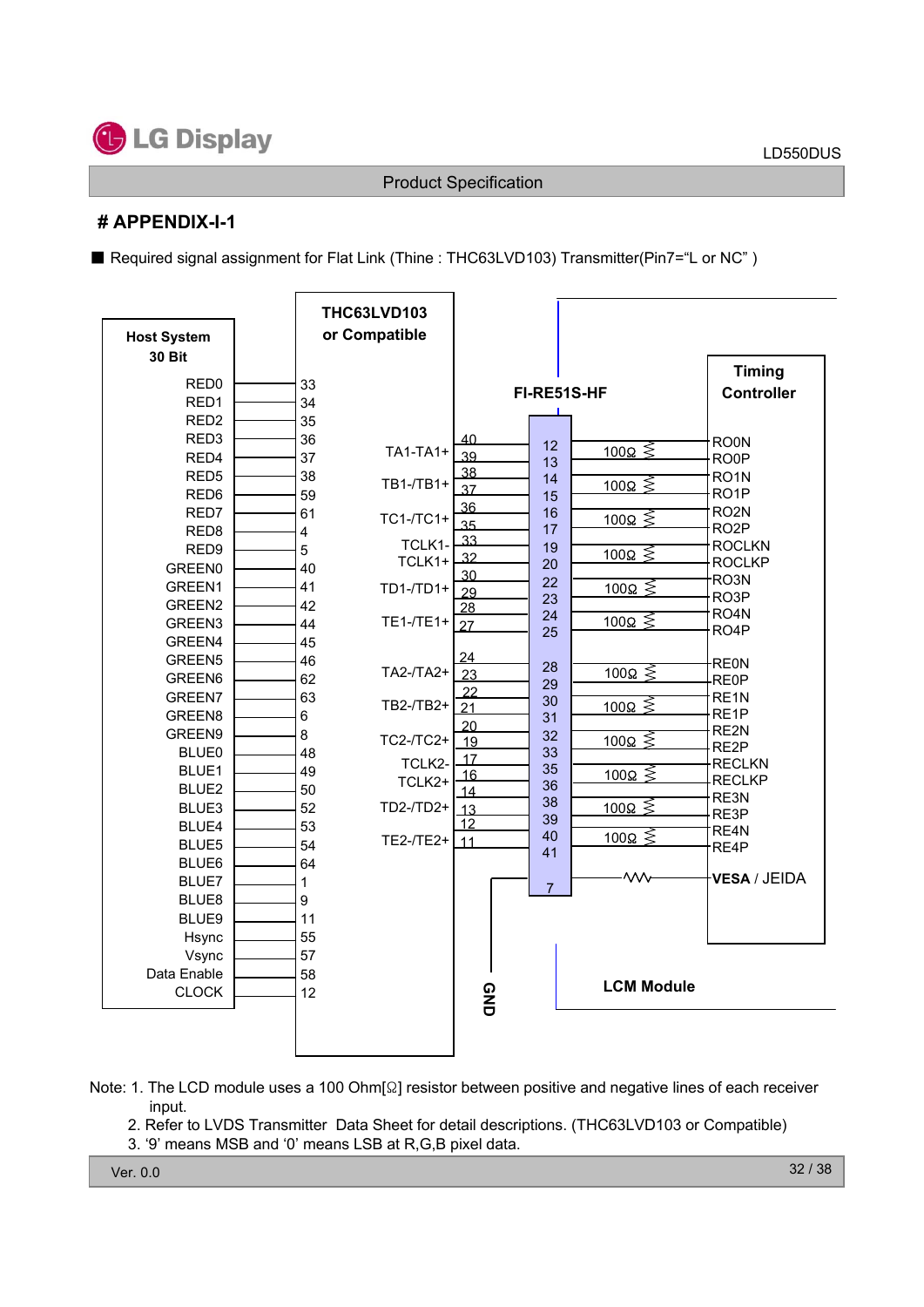

### **# APPENDIX-I-2**

■ Required signal assignment for Flat Link (Thine : THC63LVD103) Transmitter(Pin7="H")

| <b>Host System</b> |                         | <b>THC63LVD103</b><br>or Compatible |                       |                |                       |                                |
|--------------------|-------------------------|-------------------------------------|-----------------------|----------------|-----------------------|--------------------------------|
| <b>30 Bit</b>      |                         |                                     |                       |                |                       | <b>Timing</b>                  |
| RED <sub>0</sub>   | $\overline{\mathbf{4}}$ |                                     |                       | FI-RE51S-HF    |                       | <b>Controller</b>              |
| RED1               | 5                       |                                     |                       |                |                       |                                |
| RED <sub>2</sub>   | 59                      |                                     |                       |                |                       |                                |
| RED <sub>3</sub>   | 61                      |                                     | 40                    | 12             |                       | <b>RO0N</b>                    |
| RED4               | 33                      | <b>TA1-TA1+</b>                     | 39                    | 13             | $\frac{100\Omega}{5}$ | RO <sub>OP</sub>               |
| RED <sub>5</sub>   | 34                      |                                     | $-38$                 | 14             | $\frac{100\Omega}{5}$ | RO <sub>1</sub> N              |
| RED <sub>6</sub>   | 35                      | TB1-/TB1+                           | 37                    | 15             |                       | RO <sub>1</sub> P              |
| RED7               | 36                      | TC1-/TC1+                           | 36                    | 16<br>17       | $\frac{100\Omega}{5}$ | RO <sub>2N</sub>               |
| RED <sub>8</sub>   | 37                      |                                     | 35<br>33              | 19             |                       | RO <sub>2</sub> P              |
| RED <sub>9</sub>   | 38                      | TCLK1-                              | $\overline{32}$       | 20             | $\frac{100\Omega}{5}$ | <b>ROCLKN</b>                  |
| <b>GREEN0</b>      | $6\phantom{1}$          | TCLK1+                              | 30                    | 22             |                       | <b>ROCLKP</b>                  |
| GREEN1             | 8                       | $TD1 - TDI +$                       | $-29$                 | 23             | $\frac{100\Omega}{5}$ | RO3N                           |
| GREEN2             | 62                      |                                     | 28                    | 24             |                       | RO3P<br>RO <sub>4</sub> N      |
| GREEN3             | 63                      | TE1-/TE1+                           | 27                    | 25             | $\frac{100\Omega}{5}$ | RO <sub>4</sub> P              |
| GREEN4             | 40                      |                                     |                       |                |                       |                                |
| GREEN5             | 41                      |                                     | 24                    | 28             |                       | <b>REON</b>                    |
| GREEN6             | 42                      | TA2-/TA2+                           | 23                    | 29             | 100 $\Omega \lessgtr$ | <b>RE0P</b>                    |
| GREEN7             | 44                      |                                     | 22                    | 30             | $\frac{100\Omega}{5}$ | RE <sub>1</sub> N              |
| GREEN8             | 45                      | TB2-/TB2+                           | 21                    | 31             |                       | RE <sub>1</sub> P              |
| GREEN9             | 46                      | TC2-/TC2+                           | $\overline{20}$<br>19 | 32             | <u>100Ω ≶</u>         | RE2N                           |
| <b>BLUE0</b>       | 9                       |                                     | 17                    | 33<br>35       |                       | RE <sub>2</sub> P              |
| BLUE1              | 11                      | TCLK2-                              | 16                    | 36             | $\frac{100\Omega}{5}$ | <b>RECLKN</b><br><b>RECLKP</b> |
| BLUE2              | 64                      | TCLK2+                              | 14                    | 38             |                       | RE3N                           |
| BLUE3              | $\mathbf{1}$            | TD2-/TD2+                           | $\overline{13}$       | 39             | $\frac{100\Omega}{5}$ | RE3P                           |
| BLUE4              | 48                      |                                     | 12                    | 40             |                       | RE4N                           |
| BLUE5              | 49                      | TE2-/TE2+                           | $\overline{11}$       | 41             | $\frac{100}{\Omega}$  | RE4P                           |
| BLUE6              | 50                      |                                     |                       |                |                       |                                |
| BLUE7              | 52                      |                                     |                       | $\overline{7}$ | ₩                     | <b>VESA / JEIDA</b>            |
| BLUE8              | 53                      |                                     |                       |                |                       |                                |
| BLUE9              | 54                      |                                     |                       |                |                       |                                |
| Hsync              | 55                      |                                     |                       |                |                       |                                |
| Vsync              | 57                      |                                     |                       |                |                       |                                |
| Data Enable        | 58                      |                                     |                       |                |                       |                                |
| <b>CLOCK</b>       | 12                      |                                     | λς                    |                | <b>LCM Module</b>     |                                |
|                    |                         |                                     |                       |                |                       |                                |
|                    |                         |                                     |                       |                |                       |                                |
|                    |                         |                                     |                       |                |                       |                                |

- Note :1. The LCD module uses a 100 Ohm[ $\Omega$ ] resistor between positive and negative lines of each receiver input.
	- 2. Refer to LVDS Transmitter Data Sheet for detail descriptions. (THC63LVD103 or Compatible)
	- 3. '9' means MSB and '0' means LSB at R,G,B pixel data.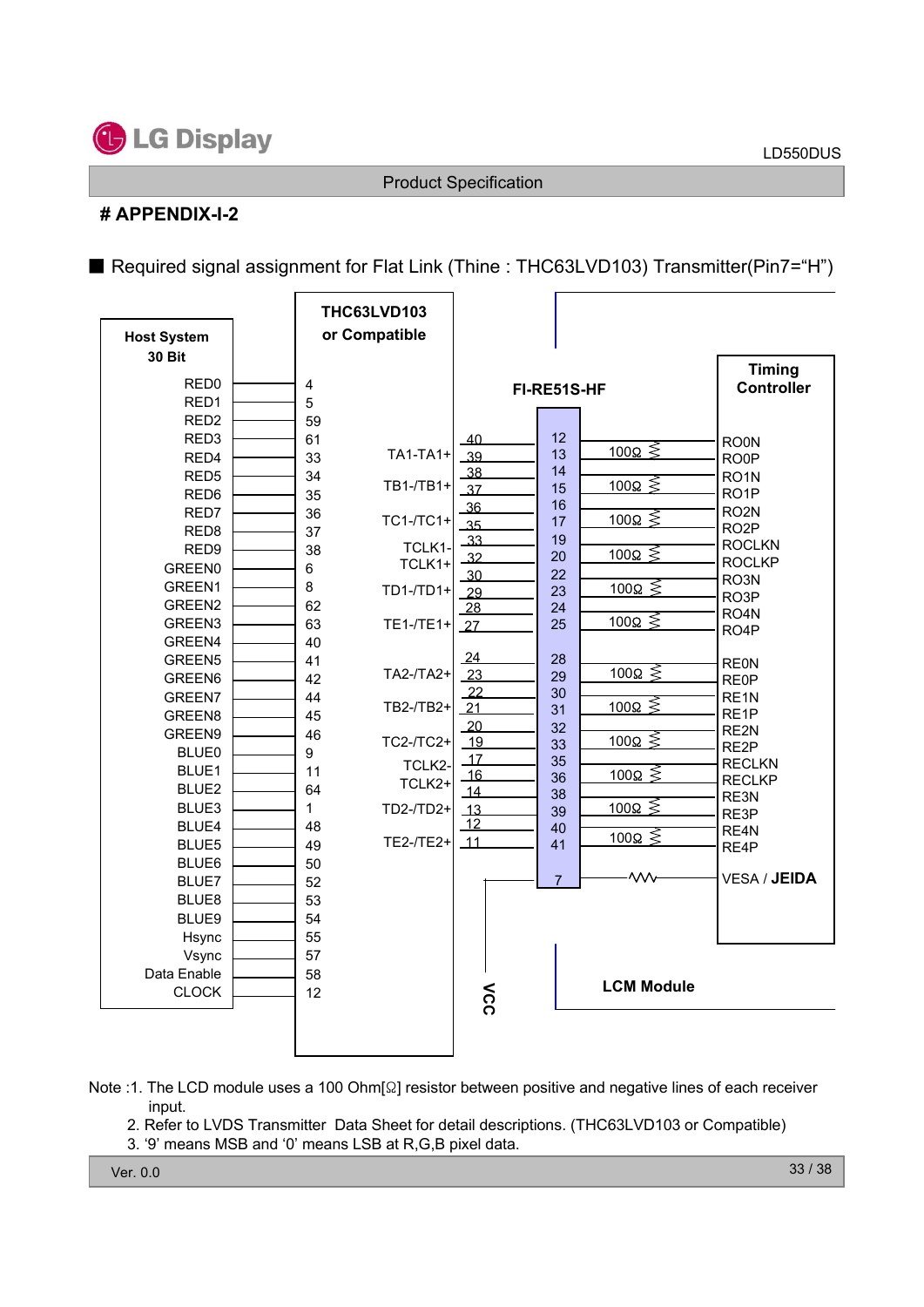

### **# APPENDIX- II**

# **LVDS Data-Mapping info. (10bit)**



̰ **LVDS Select : "L" Data-Mapping (VESA format)**

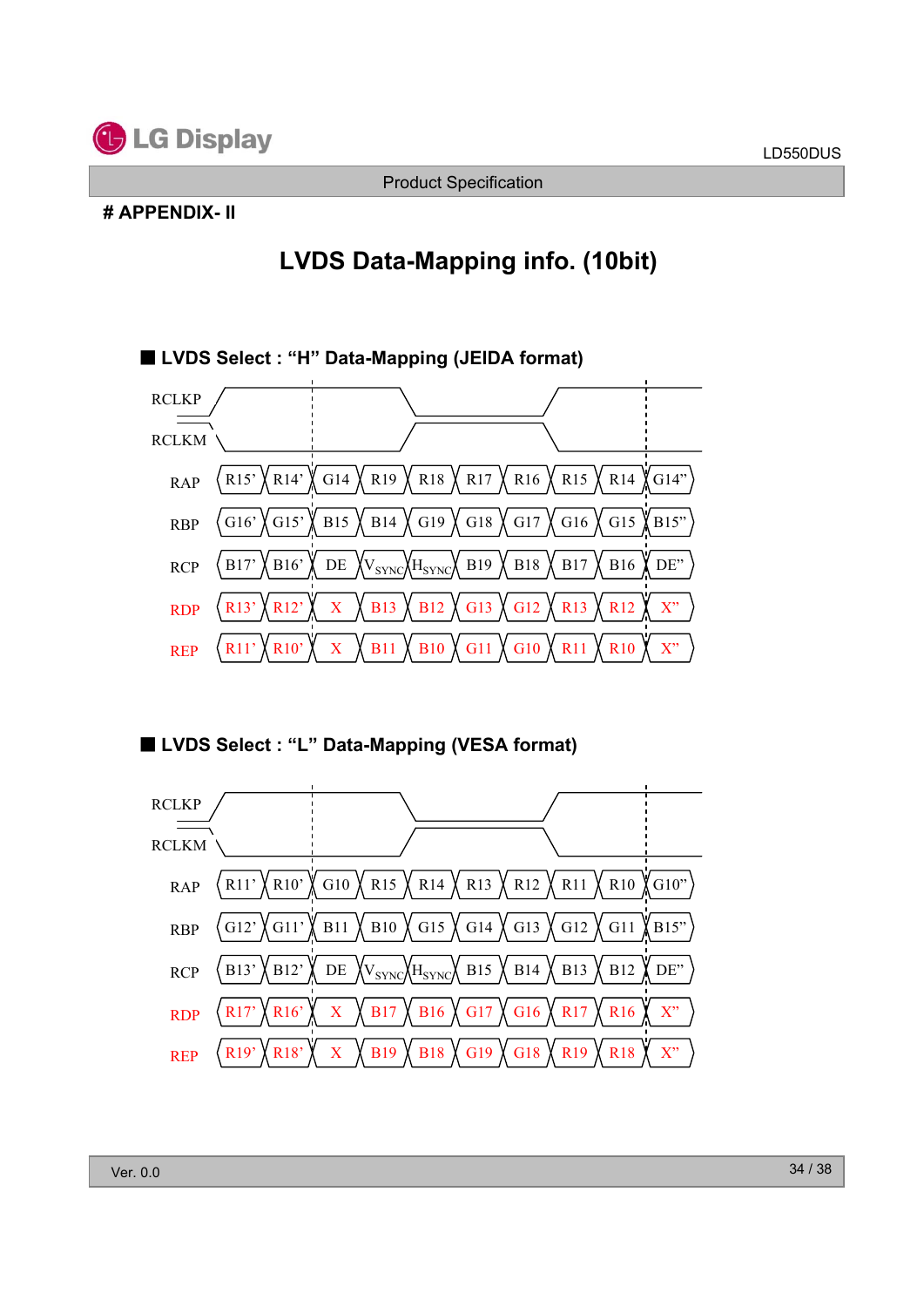

# **# APPENDIX-**๊ ■ Pallet Ass'y



| NO.            | <b>DESCRIPTION</b> | <b>MATERIAL</b>        |
|----------------|--------------------|------------------------|
| 1              | <b>LCD Module</b>  |                        |
| $\overline{2}$ | <b>BAG</b>         | AL                     |
| 3              | <b>TAPE</b>        | MASKING 20mmX50mm      |
| 4              | <b>PALLET</b>      | Plywood 300X1140X120mm |
| 5              | PACKING, BOTTOM    | <b>EPS</b>             |
| 6              | PACKING, TOP       | EPS                    |
| 7              | ANGLE, PACKING     | <b>PAPER</b>           |
| 8              | <b>BAND</b>        | РP                     |
| 9              | ANGLE, COVER       | <b>PAPER</b>           |
| 10             | <b>BAND, CLIP</b>  | STEEL or PP            |
| 11             | LABEL, PALLET      | YUPO 80G 100mmX70mm    |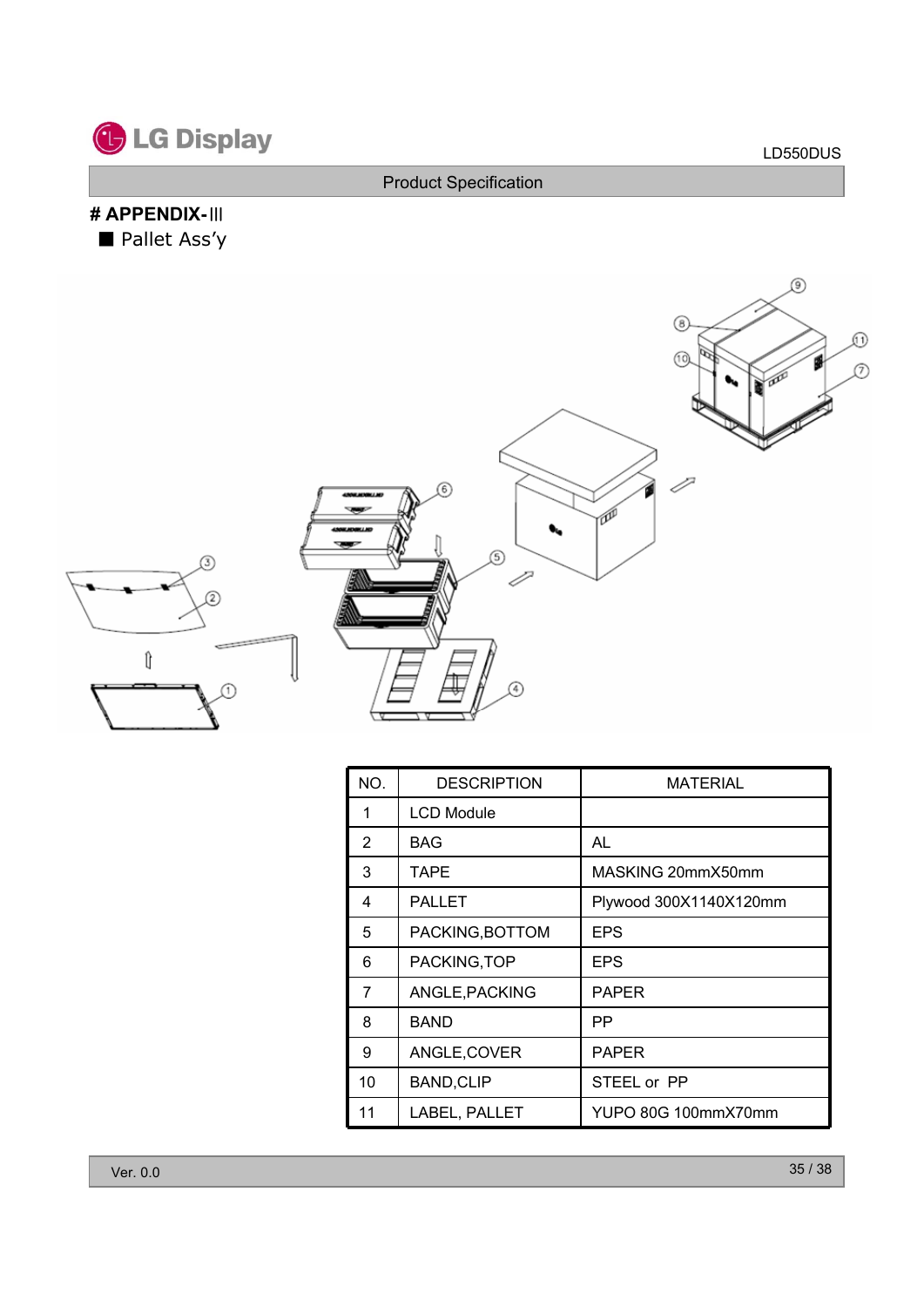

### **# APPENDIX-**๋

### $\blacksquare$  LCM Label

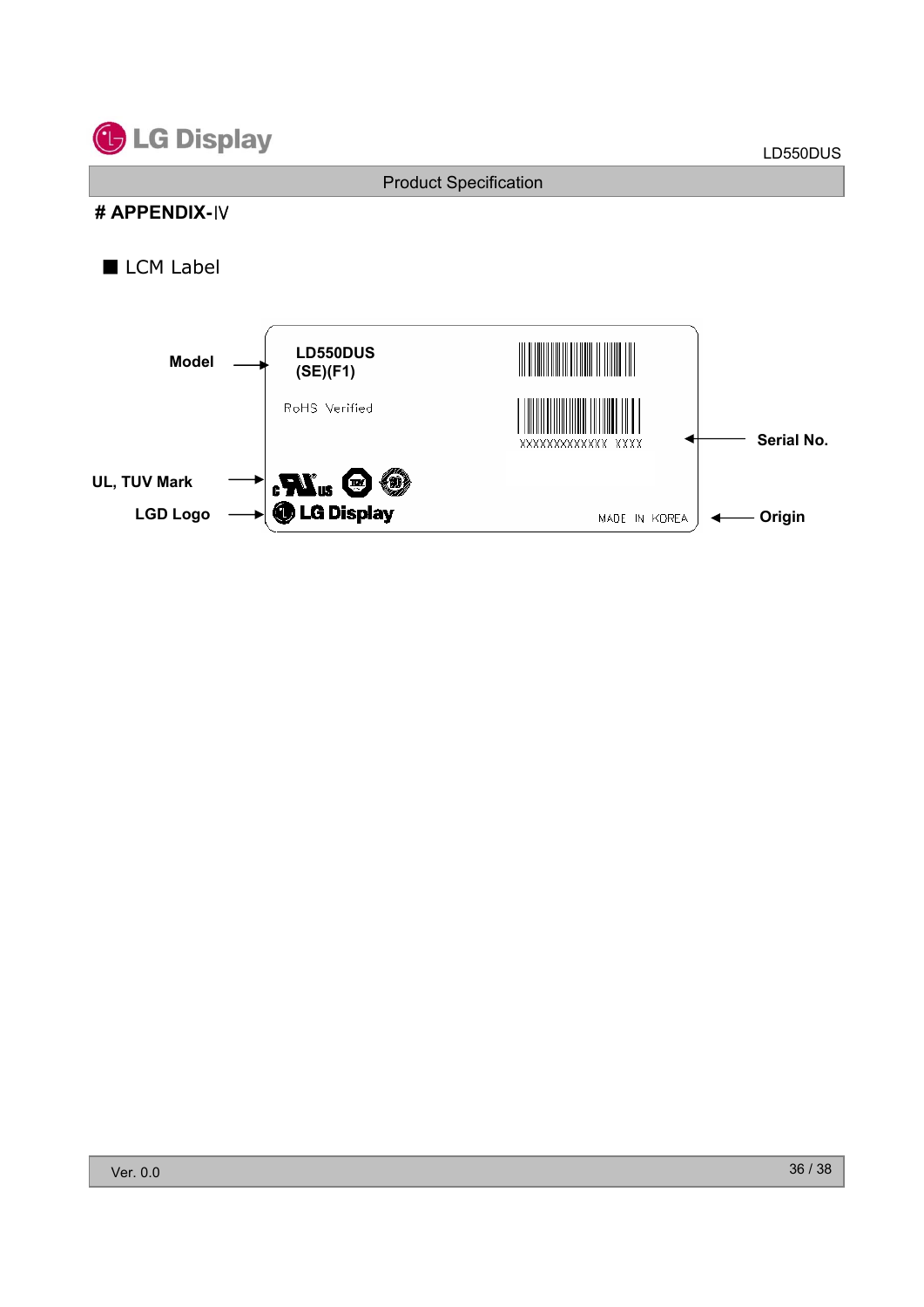

### **# APPENDIX-** ์ ■ Pallet Label

| <b>LD550DUS</b> |                                              |  |               |  |  |  |  |
|-----------------|----------------------------------------------|--|---------------|--|--|--|--|
|                 |                                              |  |               |  |  |  |  |
| <b>10 PCS</b>   | 001/01-01                                    |  | $\frac{1}{2}$ |  |  |  |  |
|                 | <b>MADE IN KOREA</b><br><b>RoHS Verified</b> |  |               |  |  |  |  |
|                 | XXXXX XXXXXXXX XXX XXX XXXX                  |  |               |  |  |  |  |
|                 |                                              |  |               |  |  |  |  |